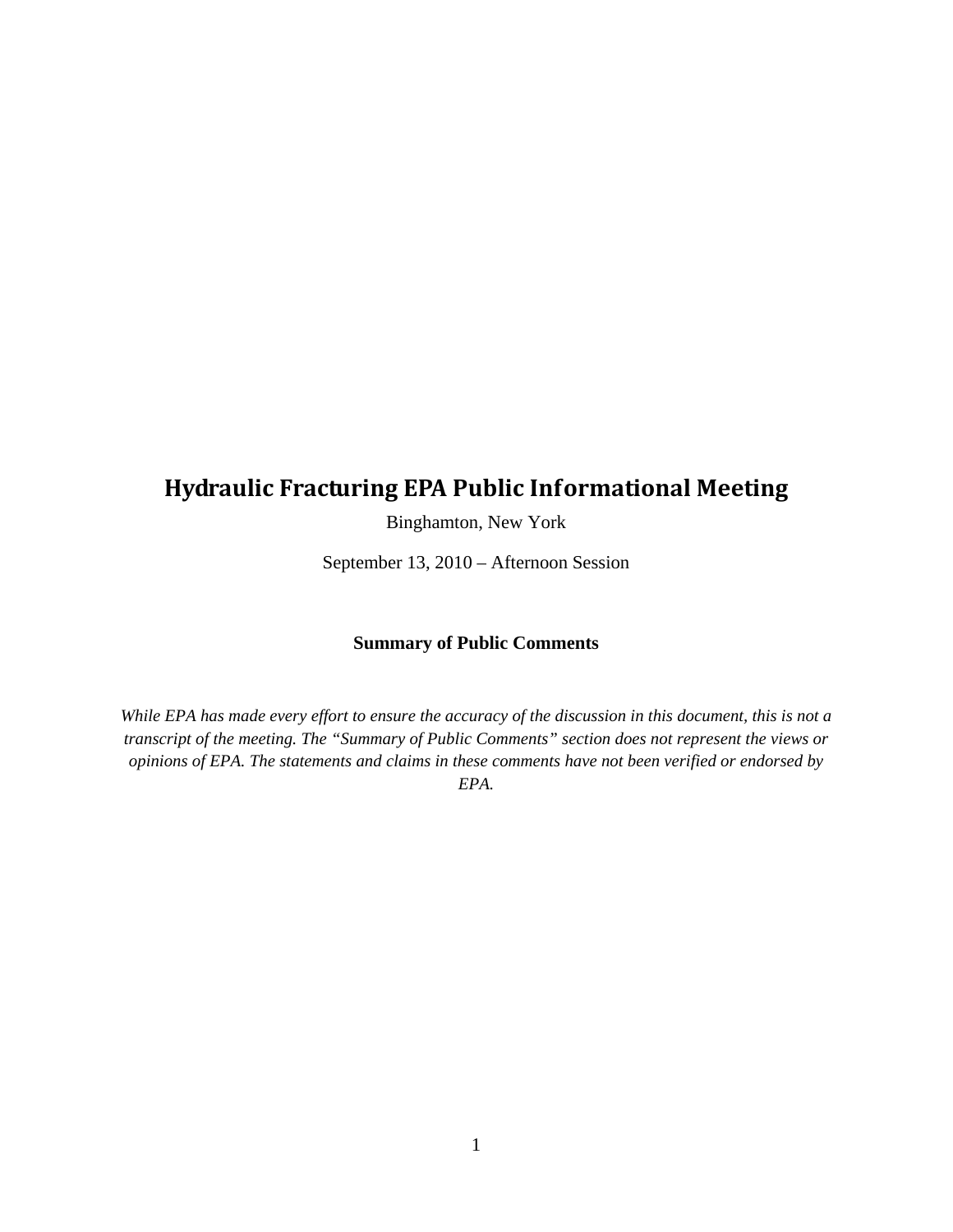# **Meeting Format**

US EPA (hereafter referred to as EPA) held four public informational meetings in Binghamton, New York, on September 13 and 15, 2010, to discuss proposed design and scope of a research study on the potential relationship between hydraulic fracturing used in natural gas extraction and drinking water. The following meeting summary details the public verbal comments given during the first of the four meetings held on September 13, 2010, from 12:00 to 4:00 p.m.

The meeting began with brief presentations by EPA staff on the need for the study, proposed scope and design of the study, and public participation opportunities during study development. Over 590 individuals attended the meeting and EPA received verbal comments from 109 citizens following the EPA presentations. Both the EPA presentations and public comments are summarized in this document.

## **Summary of EPA Presentations**

EPA made brief presentations on the need for a study, the proposed study design, and the stakeholder process used for the planning stages of the study.

## *Introductory Remarks*

*Judith Enck, Regional Administrator, EPA Region 2* 

- EPA Region 2 serves New York, New Jersey, US Virgin Islands, Puerto Rico, and the tribal nations located therein.
- Natural gas is a key element of the nation's energy future. However, the public has expressed serious questions on the safety of hydraulic fracturing (HF) and EPA takes these questions seriously.
- Many have expressed concern over the safety of HF and its potential impact on drinking water supplies. To address these concerns, EPA will conduct a study investigating the potential impacts of HF on public health and the environment, particularly drinking water.
- The study will be transparent and peer-reviewed, and will emphasize stakeholder input. At today's meeting, EPA asks for public comment on the study's design, scope, and focus. EPA wants to hear the public's experiences and ideas.
- EPA places a high priority on this study and hopes that the public's concerns will be addressed and answered through this study.
- It is EPA's understanding that the New York Department of Environmental Conservation (NYDEC) will not review or take action on the 60 permit applications they have received until the after the release of the final Supplemental Generic Environmental Impact Statement (SGEIS). NYDEC has received approximately 14,000 public comments on the draft SGEIS.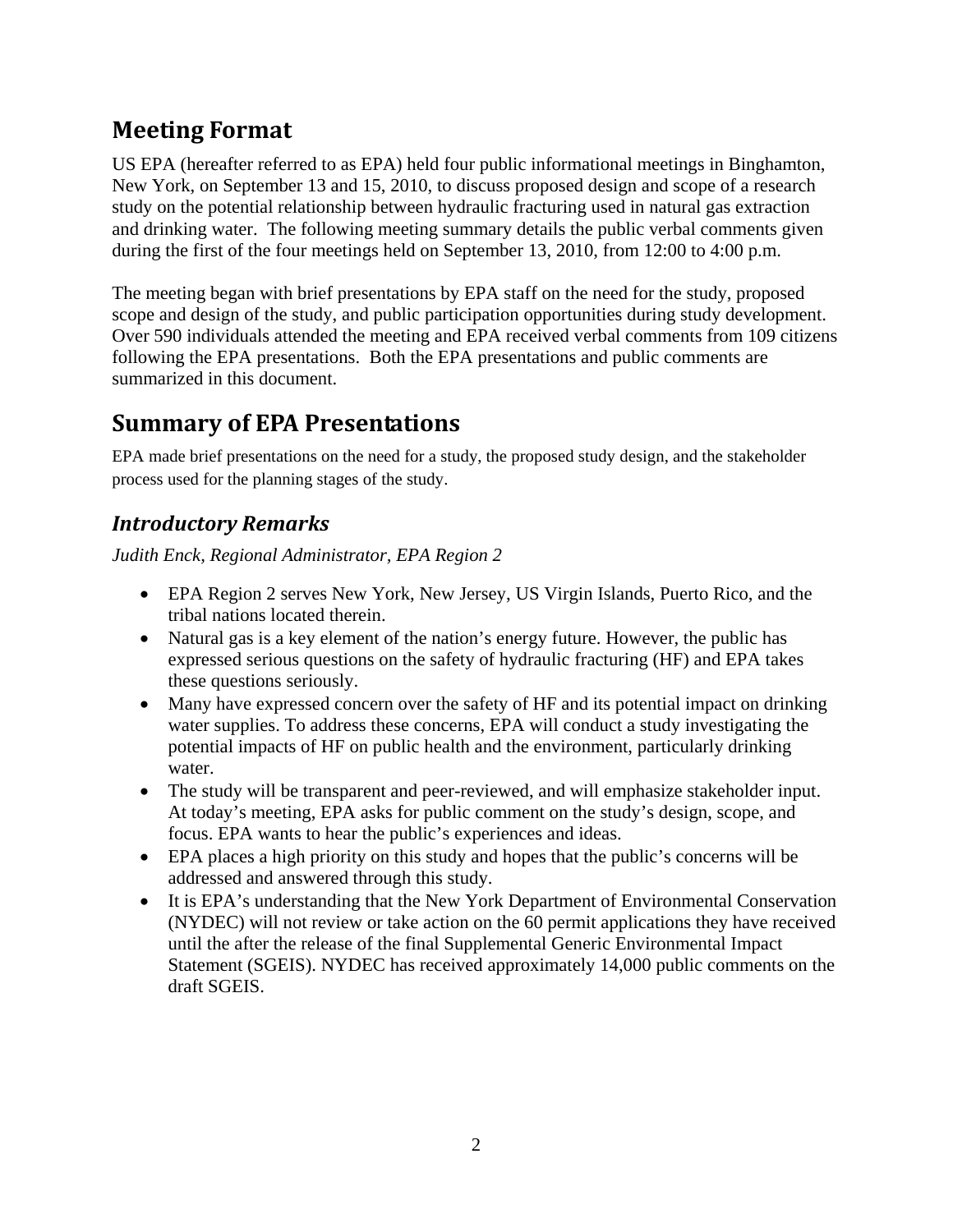### *Why Are We Studying Hydraulic Fracturing?*

*Jeanne Briskin, Office of Science Policy, EPA Office of Research and Development* 

- Natural gas is an important part of our energy future, and it is a resource we value for a variety of reasons, but the public has raised concerns about the impacts of HF. EPA takes these concerns seriously and wants to ensure that public health and the environment are protected.
- Congress directed EPA to conduct a study focused on HF's possible impacts on drinking water.
- The study will proceed as quickly as possible while respecting the scientific process and involving experts and stakeholders. EPA insists on conducting a credible, transparent, scientific study, which takes time.
- The study will use the best available science, independent sources of information, and a transparent, peer-reviewed process. EPA will consult with other groups, including nongovernmental organizations (NGOs), industry, states, and federal partners.
- EPA is also in the process of putting together a robust panel of experts with a wide range of experience. The panel will provide a critical review of the study plan.
- The study itself will be led by EPA scientists and headed by Dr. Bob Puls. EPA's Science Advisory Board (SAB) reviewed an initial scoping study plan in April 2010. The SAB recommended that the study focus on water resources (including quality and quantity), use a case study approach, and include input from stakeholders.
- The expected study timeline is as follows:
	- o October 2010: peer review of study plan.
	- o Early 2011: begin study.
	- o Late 2012: initial results.
- EPA expects that work will continue into the future. This is a complicated issue to study, but EPA will make every effort to complete the study as expeditiously as possible. If the study identifies issues that require urgent attention, EPA will act quickly to take the necessary steps.

### *What Will the Study Include?*

*Dr. Robert Puls, Director of Research, EPA Ground Water and Ecosystems Restoration Division* 

- EPA is very impressed with the depth of knowledge of New York's citizens on this topic. The comments and suggestions received at these public meetings will be very helpful to EPA.
- We need to find a balance between moving forward with natural gas exploration and extraction and protecting our natural resources.
- Here are the primary questions we hope to address with the study:
	- o What HF scenarios might cause impacts on drinking water resources?
	- o What approaches are effective for protecting drinking water?
- The major elements of the study are data and information (both quantitative and qualitative), chemical fate and transport (including the identification of chemicals that are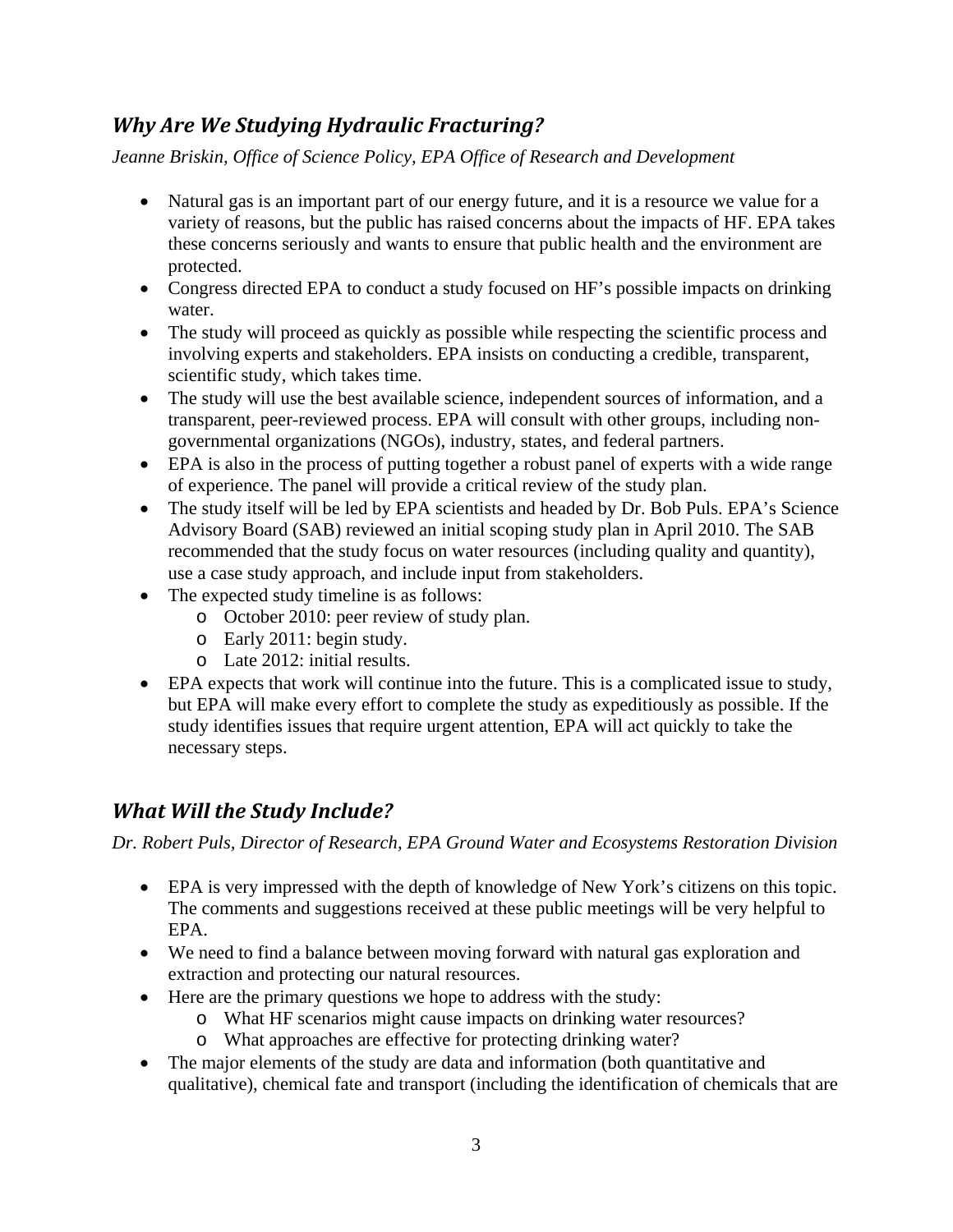used), and case studies (located in areas where issues have already arisen and/or on the site of new HF projects).

- The study could also include regional data collected by other entities, such as the Bureau of Land Management (BLM), the U.S. Geological Survey (USGS), and the Army Corps of Engineers.
- In a typical HF operation, there is a production well that is fairly deep, and there are several geologic strata between the fractures and the drinking water resources. However, there are cases where HF is shallower, and there have been cases where HF has taken place within a geologic unit that is classified as an underground source of drinking water (USDW) by the Safe Drinking Water Act.
	- o There can be 10 to 20 wells located on one well pad. Five million gallons of water can be required to fracture a single well.
	- o Fractures in the geologic formations are created by HF, or they exist naturally in the formation. There can be interconnections between natural and induced fractures.
	- o The distance between drinking water sources and HF provides one level of protection. Additional protection is provided by the casing and cementing of the well itself.
	- o When wells are fractured, water, fracturing chemicals, and a proppant (such as sand) are injected under high pressure. This creates and props open fractures. When the pressure is released, the fluid returns to the surface.
	- o In the West, wastewater is often disposed of through underground injection wells. However, there are fewer of those wells in the East, which adds an additional challenge.
- Types of data and information needed include:
	- o Pre- and post-drilling site characteristics and water quality.
	- o Chemical data, including information on HF fluids.
	- o Water use data, such as sources and amounts.
	- o Well construction and well integrity information.
	- o Information on operation and management practices, especially with respect to produced water.
- Sources of data and information include:
	- o Existing sources, such as published reports and materials submitted by stakeholders. EPA is already in the process of collecting this information. EPA is interested in collecting any qualitative or quantitative data that participants might have.
	- o New sources. The study itself will generate more data, as will other ongoing studies. Data from these other investigations will be incorporated into the study as much as possible.
- Fate and transport includes characterizing fracturing fluids and their degradation products, determining HF's potential to mobilize chemicals from geologic formations, and identifying and refining methods for chemical analysis.
- Case studies provide opportunities for focused field investigations. The SAB recommended the case study approach, and participants in tonight's meeting can help by suggesting possible case study locations.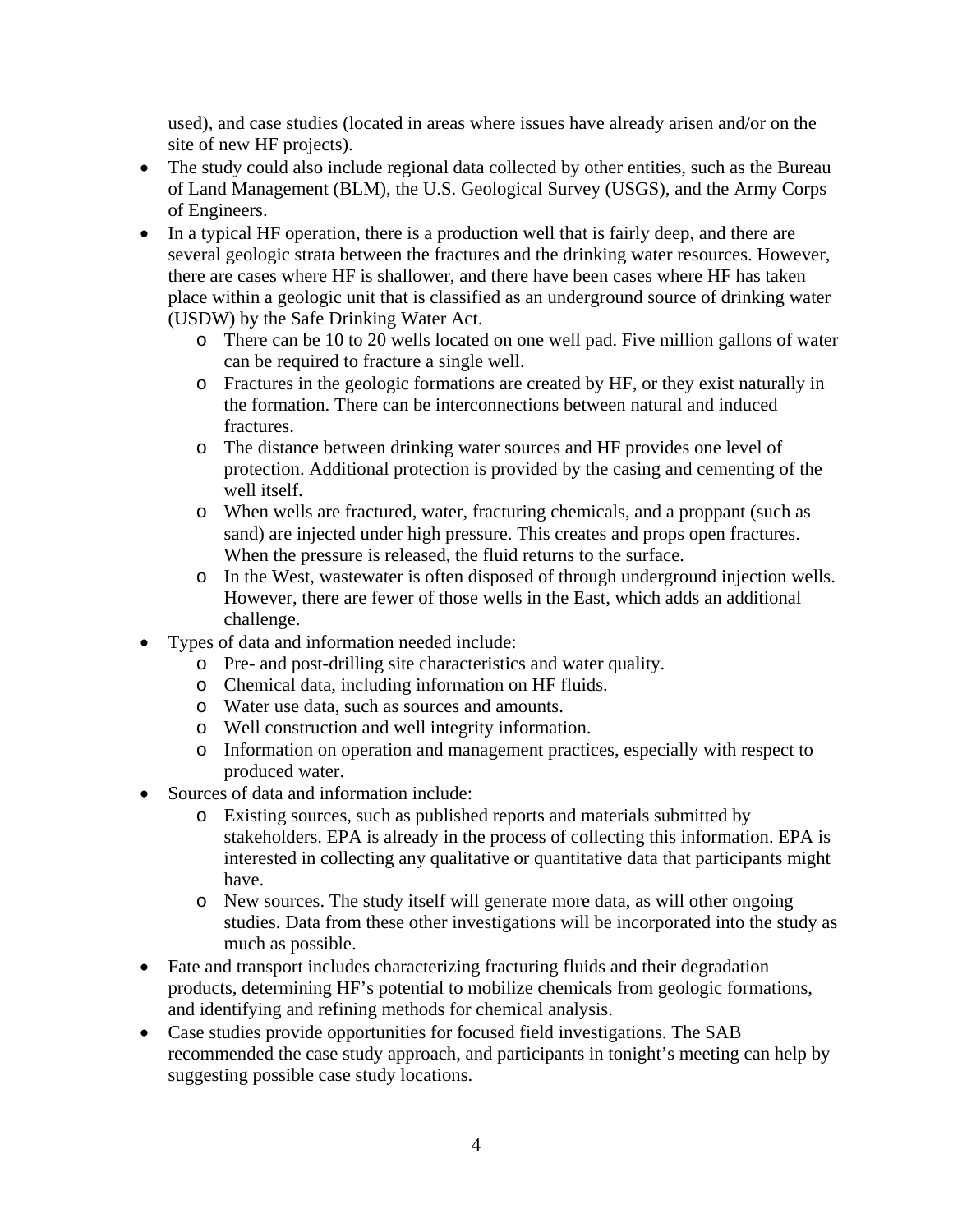- Case studies will also allow EPA to evaluate HF in different parts of the country, in terms of geologic factors, water resource management practices, and water quality/quantity variations.
- Potential sites for case studies include areas where HF is planned, is in progress, or has occurred in the past.
- EPA will identify and prioritize case study locations based on stakeholder input, the vulnerability of water resources (including the proximity of other wells or exposure pathways), the extent of HF activity in an area, geologic conditions, and geographic variations.
- Next steps in developing the study plan include:
	- o Collecting stakeholder input throughout the summer of 2010.
	- o A transparent peer review process by experts in appropriate fields during the fall of 2010.
	- o Collecting public comment on the study plan during the fall of 2010.

## *How Can Stakeholders Be Involved?*

*Ann Codrington, Acting Director, Drinking Water Protection Division, EPA Office of Ground Water and Drinking Water* 

- The most important part of this meeting is the public comment. Additional comments will be accepted until September 28, 2010.
- EPA held four sector-specific webinars and is currently conducting public meetings. Later, EPA will hold technical workshops to collect input from experts in the field.
- The study design is extremely important: a good study design is the foundation for a scientifically sound study.
- There are several ways to provide comments to EPA on the study design:
	- o Speaking at public meetings.
	- o Submitting written comments at public meetings.
	- o Submitting written comments by e-mail or postal mail.
- Key questions EPA would like input on include:
	- o What should be our highest priorities?
	- o What are the gaps in current knowledge?
	- o Are there data and information we should know about?
	- o Where do you recommend we conduct our case studies?

*While EPA has made every effort to ensure the accuracy of the discussion in this document, this is not a transcript of the meeting. The "Summary of Public Comment" section does not represent the views or opinions of EPA. The statements and claims in these comments have not been verified or endorsed by EPA.*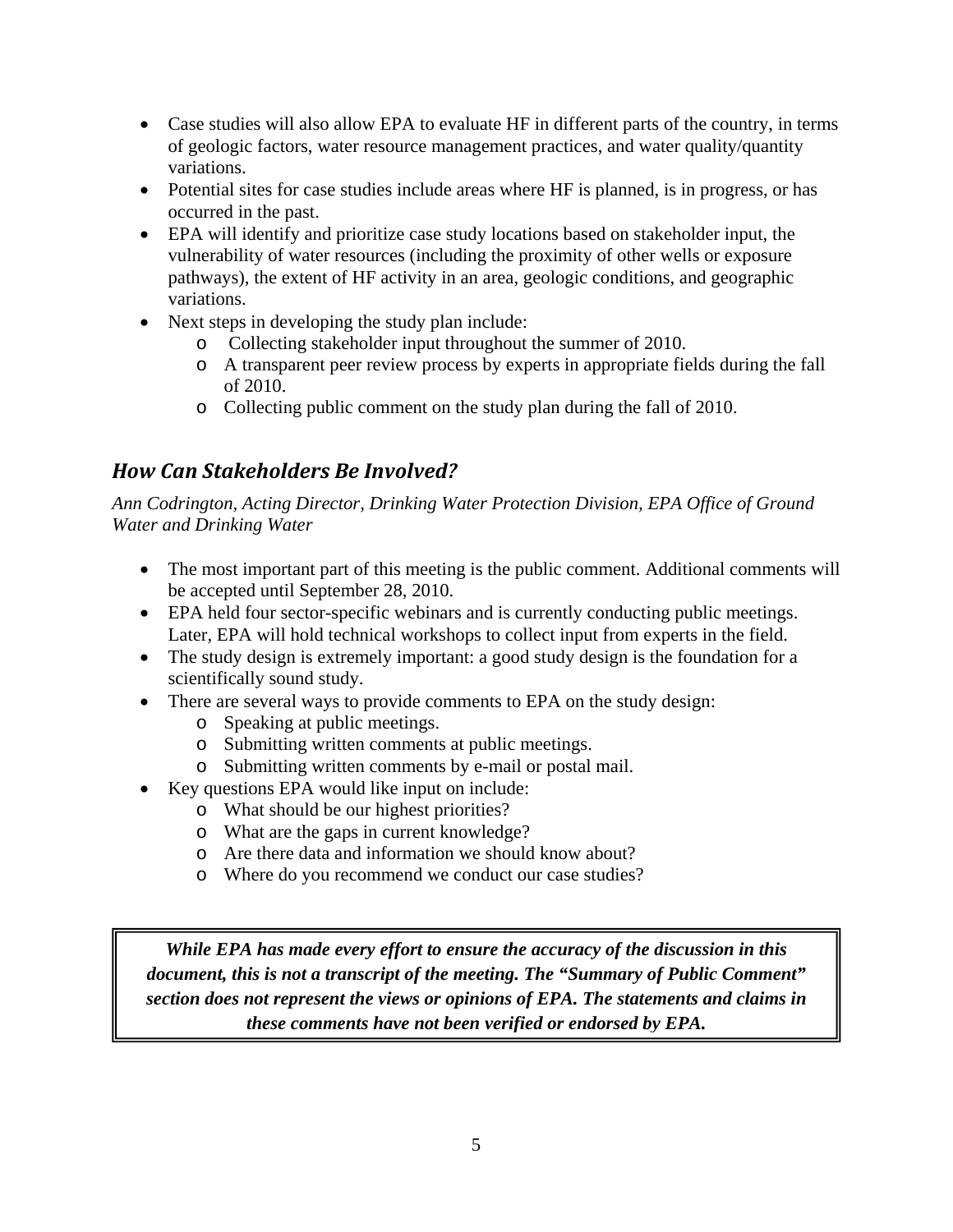# **Summary of Public Comments**

EPA requested comment on the proposed scope of the study plan and criteria to be used for case study locations. Public comments described regional impacts to public health, the environment, and economics and provided recommendations on regulations and subjects or methods of study. Public comments have been grouped by common theme: impacts specific to EPA Region 2 and the Marcellus Shale area, recommendations for the HF study, regulation of HF, and other comments.

## *Hydraulic Fracturing in Region 2 and the Marcellus Shale Area*

Most region-specific comments focused on two main points. First, many commenters stressed the poor economic health of the region and the benefits that HF could bring to the economy. However, some disagreed, arguing that HF could jeopardize the region's small farms, vineyards, tourism, and rural landscape. The second chief concern of commenters was the large number of residents relying on private wells or surface sources for drinking water who may be vulnerable to HF impacts. Many people in the region also live above sole-source aquifers. Commenters expressed concern that even small problems could quickly affect large numbers of people with no readily available alternatives for water. Many commenters also argued that the Northeast is one of the few regions of the country and the world with abundant supplies of clean, fresh water and that this resource should not be compromised under any circumstance, either through contamination or by large-volume consumption for HF. Finally, many commenters referenced the NYDEC's draft SGEIS, either asking EPA to consider its findings or asking EPA to call for its withdrawal.

## *EPA's Hydraulic Fracturing Study*

#### **Scope**

Comments on the scope of the study generally fell into two categories: those that asked EPA to keep the scope as narrow and focused as possible, and those that asked EPA to conduct as comprehensive and cumulative a study as possible. Many of these latter commenters favored including emissions to air and health effects from aerosols in the final study design and asked EPA to look beyond the moment of fracturing to include all impacts including impacts to surface waters and transportation. Some commenters opposed to a broad scope did approve of broadening the scope to include economic impacts. In total, the majority of commenters favored a broad, cumulative study scope. Several commenters from all perspectives asked for a study based on science and facts and free from political, industry, and emotional influences.

#### **Knowledge Gaps**

The most common knowledge gaps commenters identified were the composition, fate, and potential toxicity of fracturing fluids and the options for treatment of fracturing fluids and produced formation fluids (wastewater). Several commenters were concerned that viable treatment options did not exist, although a few commenters suggested options for treatment. Several commenters also focused on the potential for radioactivity in produced fluids due to the presence of naturally occurring materials and requested that EPA investigate the health risks associated with this. Other knowledge gaps highlighted by commenters included the uncertainty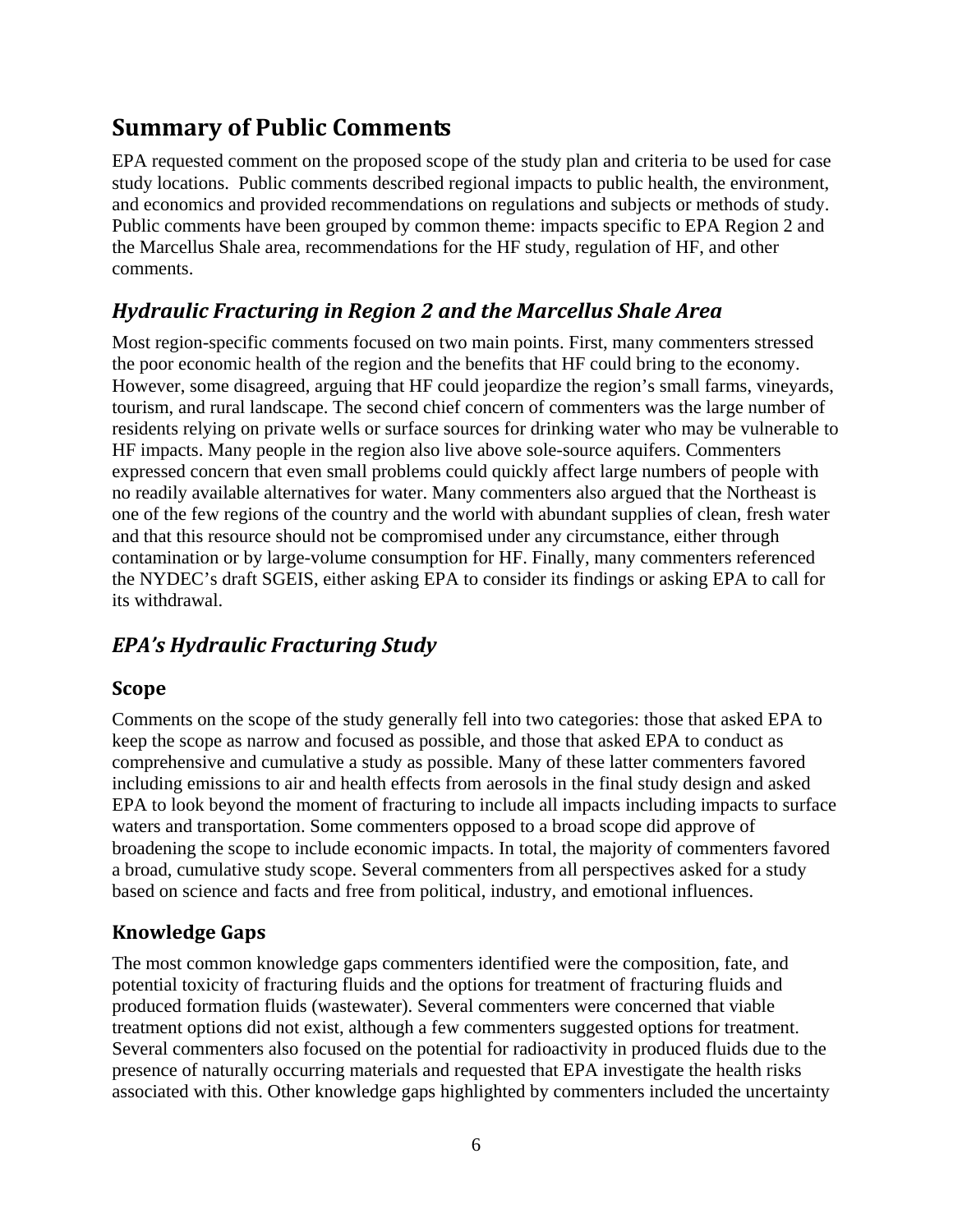about the complex subsurface geology and the effects of multiple rounds of fracturing in the same well. A few commenters also asked EPA to consider filling knowledge gaps with citizencollected knowledge and noted the possibility that absolutely irrefutable evidence of contamination may not be available in every case. Commenters also provided specific information to help fill these knowledge gaps.

#### **Case Study Locations**

The majority of commenters suggesting case study locations recommended locations in New York or Pennsylvania, although a few commenters also suggested locations in other states. The majority of commenters also suggested that EPA choose locations where damage and contamination have already occurred. Most commenters favored unannounced visits and many did not think that partnering with industry would be a good approach. Commenters instead thought that EPA should talk with landowners in affected areas to determine the most promising case studies. Many commenters also suggested looking into the records of the Pennsylvania Department of Environmental Protection and the NYDEC. Some commenters noted that there has not been a single documented, verified case of drinking water contamination due to HF. Finally, several commenters asked EPA to address how contaminants could become incorporated into the food chain through nearby agricultural activities.

## *Regulating Hydraulic Fracturing*

Many commenters want to see HF regulated under national laws such as the Safe Drinking Water Act and the Clean Water Act. These commenters generally felt that HF currently is not subject to these regulations because of political influence, not scientific evidence. Other comments concerned NYDEC's proposed regulations. Many of the commenters who referenced New York state regulations felt they were adequate to protect drinking water and underscored that they were the strictest in the world. Many of these commenters suggested that EPA work with NYDEC if federal regulations are adopted. Several commenters cautioned that state regulatory agencies are too understaffed and underfunded to properly regulate HF, even in the presence of good state laws, especially given the scale of proposed HF activities. A few commenters called for regulations requiring HF companies to disclose the composition of fracturing fluids.

### *General Comments*

Many commenters discussed the positive economic impacts of HF. Some commenters remarked that since the value of natural gas will only increase with time, the study should take as long as needed to ensure water safety. Many commenters also remarked on the importance of natural gas's low carbon emissions compared to coal or oil and the nation's continuing need for fossil fuels and energy independence. However, other commenters argued that natural gas is not a "green" fuel, especially when cradle-to-grave carbon emissions from the entire drilling process are taken into account. These commenters generally emphasized the nation's need to transition to renewable energy sources. Several commenters also criticized previous studies as influenced by industry or politics. Finally, many commenters from all perspectives acknowledged how emotional this debate has become for many people, and expressed a wish that good, transparent science would be the result of the study.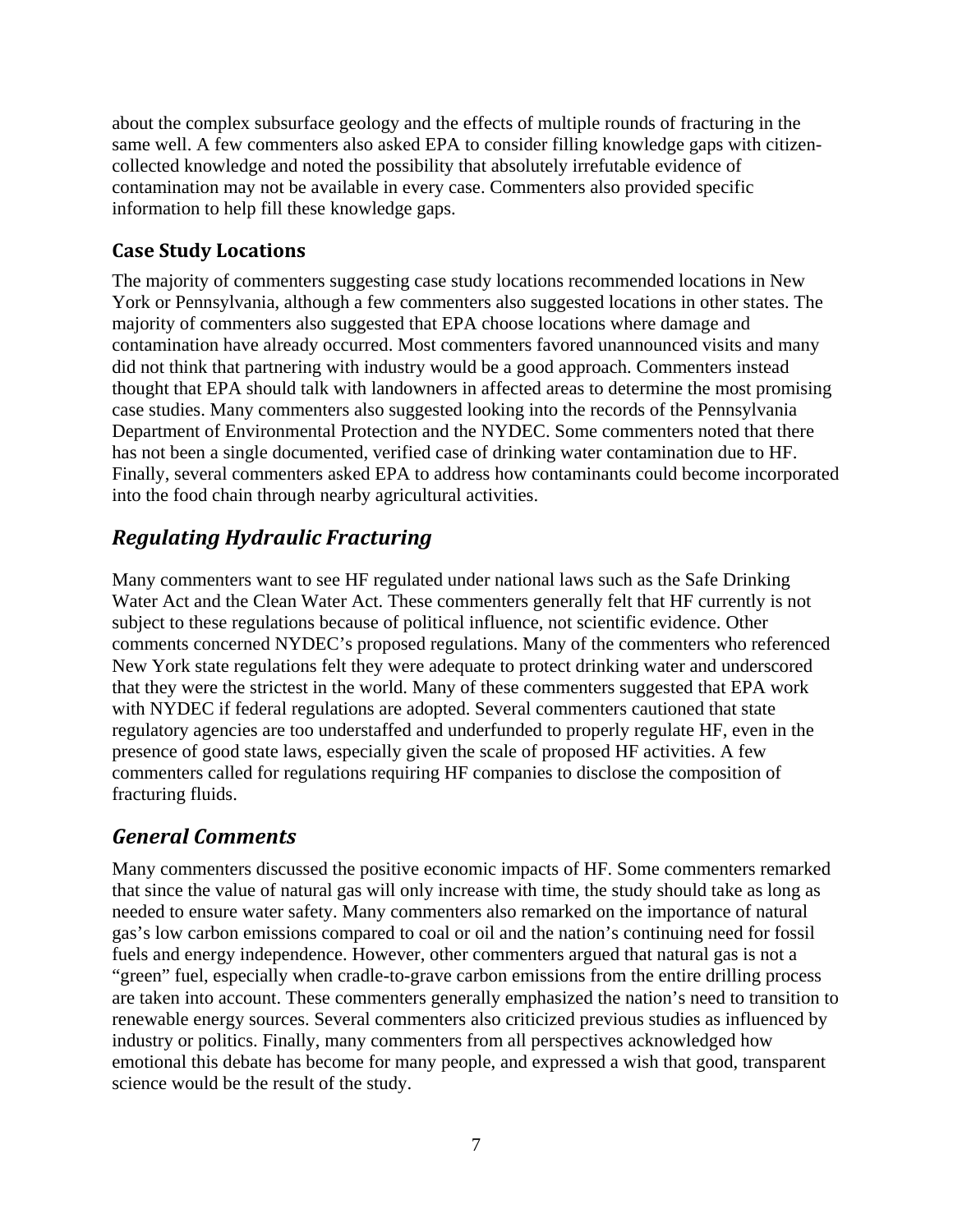## **Detailed Public Comments**

Public comments have been grouped by common theme: impacts specific to EPA Region 2, recommendations for the hydraulic fracturing study, regulation, and general comments.

### *Hydraulic Fracturing in Region 2 and the Marcellus Shale Area*

Comments on HF in Region 2 and the Marcellus Shale area were as follows:

- An elected official is not opposed to development in the Marcellus Shale in Upstate New York. Natural gas is a tremendous resource with the potential for significant economic benefits. Reaping those benefits does not come at the expense of New York State's greatest natural resource—the abundant supply of clean water.
- Many upstate New Yorkers have questions regarding the safety of the HF process and natural gas drilling in general. It is important to separate fact from fiction and give the citizens that would be affected the opportunity to participate in the discussion.
- Communities in New York State are poor, there is high unemployment, and people are forced to move to find work. Farmers are on the verge of losing their farms. Do not turn upstate New York into a playground for the rich. HF will revitalize our communities. EPA should work with NYDEC. They have the strictest rules; they set the benchmark.
- With HF, billions of gallons of hazardous fluid that start out as clean New York State water are transformed into a toxic product. Each Marcellus well will produce around a million gallons of waste fluid that flows out of the formation along with gas, heavy metals, and radioactive materials.
- NYDEC launched a year-long evaluation of the potential impacts to water quality, water quantity, and the water supply infrastructure from HF. The results are presented in two reports that were submitted to DEC and made available on the DEC Web site. DEC's two reports identify a number of serious risks to water supply and infrastructure. First, industrialization from gas drilling would cause significant land use changes in the watershed and would create risks for the quality of our water and water infrastructure. As a consequence, gas drilling could also affect our ability to maintain filtration avoidance. Current cost analysis suggests that filtering the water from the Catskill-Delaware watersheds could cost more than \$10 billion to build, and \$100 million per year to operate. That translates to a 30% increase in the price of water and sewer service currently paid by New York City residents—a risk which is entirely avoidable.
- The northeastern United States has the last remaining reserve of clean fresh water on earth; we cannot pollute it.
- Over 50% of Cortland County is leased; land in the State Forest has already been leased.
- A commenter lives on top of a sole source aquifer. From this aquifer 80,000 people get their water, including the commenter. It will only take one mistake in a complex,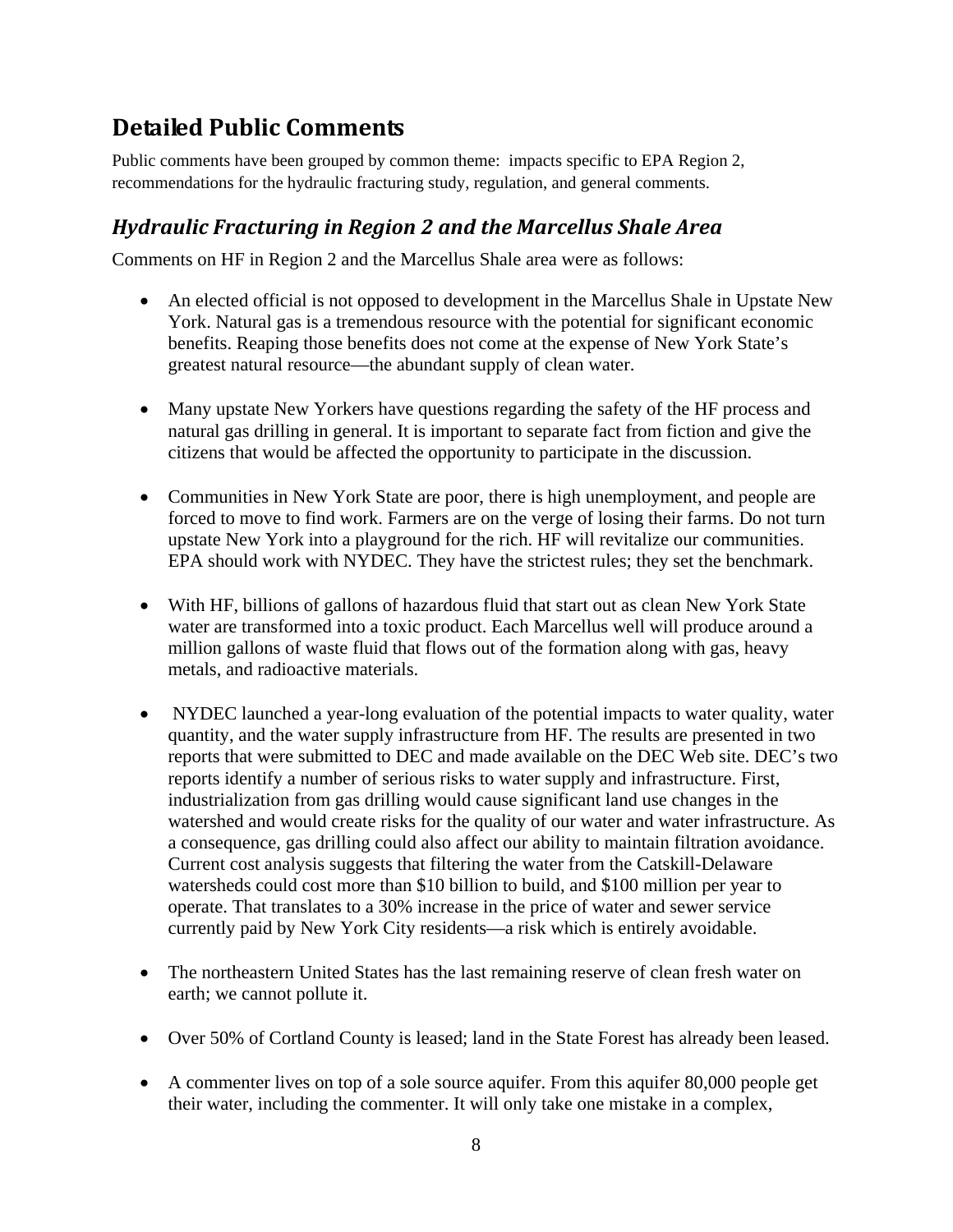glacially formed valley and 80,000 people will be shortchanged. EPA should look at cumulative impacts, especially on private wells. The NYDEC doesn't even mention private wells in their draft SGEIS.

- This debate is of vital interest to the consumers of the New York City water supply, which provides more than one billion gallons of drinking water for approximately onehalf of the state's residents, including 8.4 million residents of New York City. The Marcellus Shale underlies the entire Catskill-Delaware portion of the water supply which typically supplies over 90% of the demand.
- New York State and other states need to stop using a generic approach. These states need to have full public hearings on HF activities.
- Since drilling started in Dimock, Pennsylvania, two years ago, families cannot drink or bathe with their well water. Gas and methane are released from stacks from wells so that wells do not explode. One well exploded in January 2009.
- Up to 4 billion gallons of New York surface water would be used every year. It is impossible to avoid altering the ecosystems of those streams at that level. Water in New York State is the most precious resource there is and New York State cannot afford to contaminate it.
- EPA's first task must be to call for a withdrawal of the New York State SGEIS. The document ignores the complexity and cumulative impacts and treats the absence of knowledge as evidence of no harm. Lessons of the past show us that a state of not knowing has led to bad surprises. Look at the example of the tragedy of the Hudson River. PCBs traveled in ways that nobody thought possible, migrating through shale itself, and ended up in areas that people could not and would not have predicted. The commenter was diagnosed with bladder cancer at the age of 20—the geologic formations should not have allowed that.
- HF is comparable to a band of robbers that is being aided by the government. Compulsory integration forces landowners to participate if 60% of neighbors lease.
- Natural gas firms and NYDEC have long denied the existence of HF hazards in New York. This can only be rationalized by ignoring widely available government data or defining the absence of evidence and the evidence of no impact.
- Cortland County is a prime example of an area where geology easily allows conduits from surface to ground water. A gas well salt brine spill 30 years ago continues to contaminate groundwater today.
- Since gas drilling can kill vegetation and wildlife, it will kill farming and tourism, endanger health and safety, and damage the diversified economy of New York State.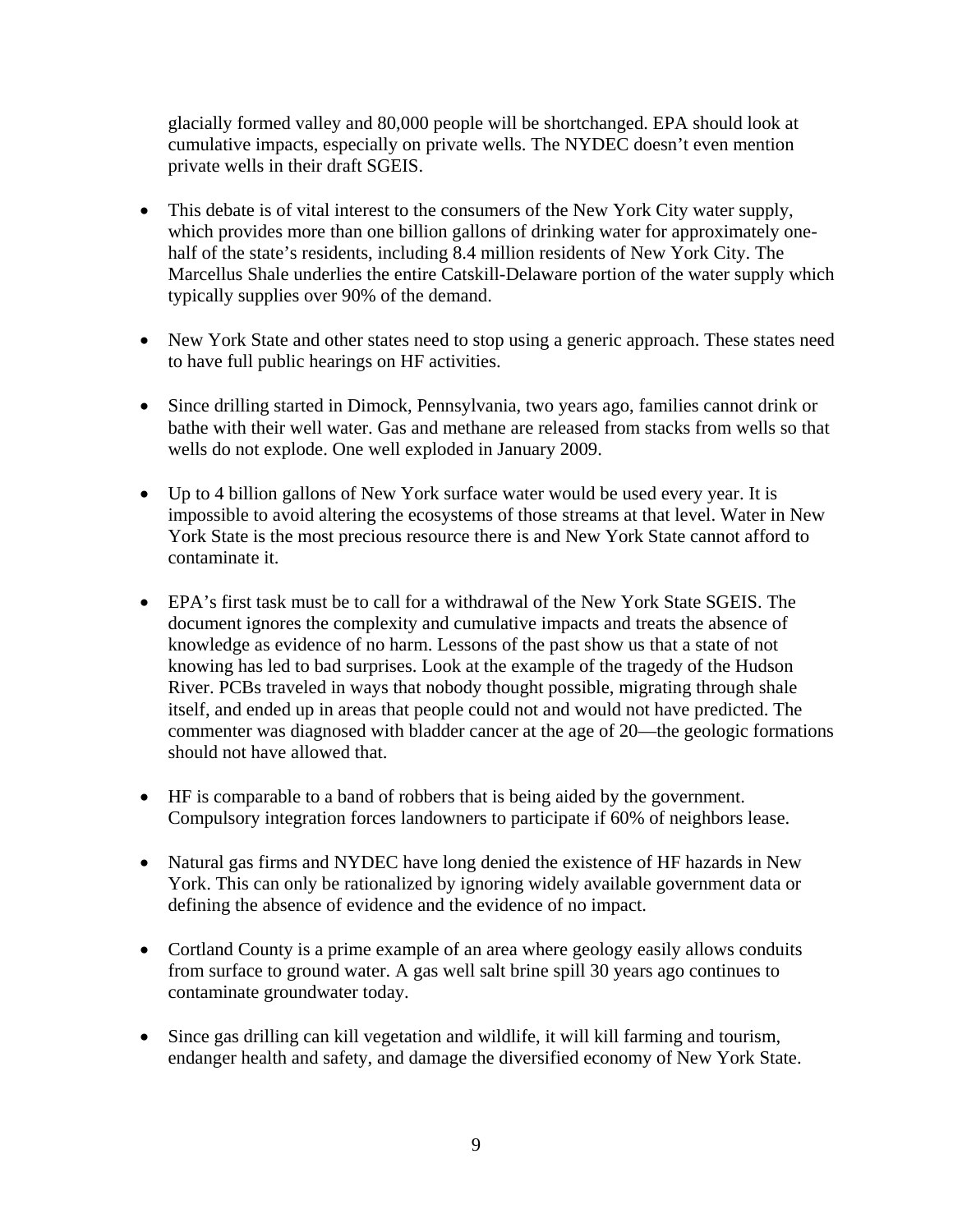- A commenter lives on the edge of Tioga and Broome Counties and gets all their water from a sole source aquifer. There is a sole source aquifer region here, the Clinton Street-Ballpark Valley System. All of Broome and Tioga County are sole source aquifers. The actual recharge area is beyond county boundaries.
- Water use is a major concern, as is storage and disposal of the contaminated wastewater. In the commenter's town, all drinking water comes from private wells and in the county, most of the income is from small farms, tourism, wineries, education, and communitysupported agriculture. All of this would be destroyed with a major drilling accident.
- Throughout the United States, aquifers are being depleted: in the Southeast, to the Midwest, in Florida. EPA must take the greatest precaution to protect the water supply where it is plentiful in the northeast. New York State still has a temperate climate and good land, water, and farming infrastructure. New York also has a burgeoning number of small farms and associated craft industries like cheese and wine made with sustainable methods. New York can once again be the breadbasket of the Northeast. This would be destroyed by HF, which would change the whole area into an industrial zone with pollution.
- Nothing has happened in New York because high-volume HF has never happened in New York. There is a big difference in scale here.
- A commenter believes HF constitutes deep well injection due to its meager recovery rates and warrants regulation under effluent limitations in New York and other regulations associated with underground injection.
- EPA should be commended for examining the whole HF process from obtaining the water to operations and disposal. EPA should review data obtained from the NYDEC and county health departments. It documents spills, fires, and explosions due to natural gas activities, and other impacts of HF. Local ordinances for dumping of flowback water have been exceeded nineteen-fold.
- A citizen has heard thousands of heartbreaking stories in Pennsylvania and New York during their extensive travels. There are two fractured Marcellus well for every contaminated well. Cabot pipes in water from the nearest water supply. EPA must not allow a legacy policy from the previous administration to threaten a great source of drinking water to millions of people, in the name of clean energy. The whole world is watching. They must help uphold the Pennsylvania constitution which says that people have the right to clean air and water.
- There is a current de facto moratorium pending the release of the final SGEIS. EPA submitted withering comments on the draft SGEIS. It is imperative that EPA enforces its grave reservations. What has happened in Pennsylvania should make the New York State DEC withdraw its draft SGEIS and address the shortcomings.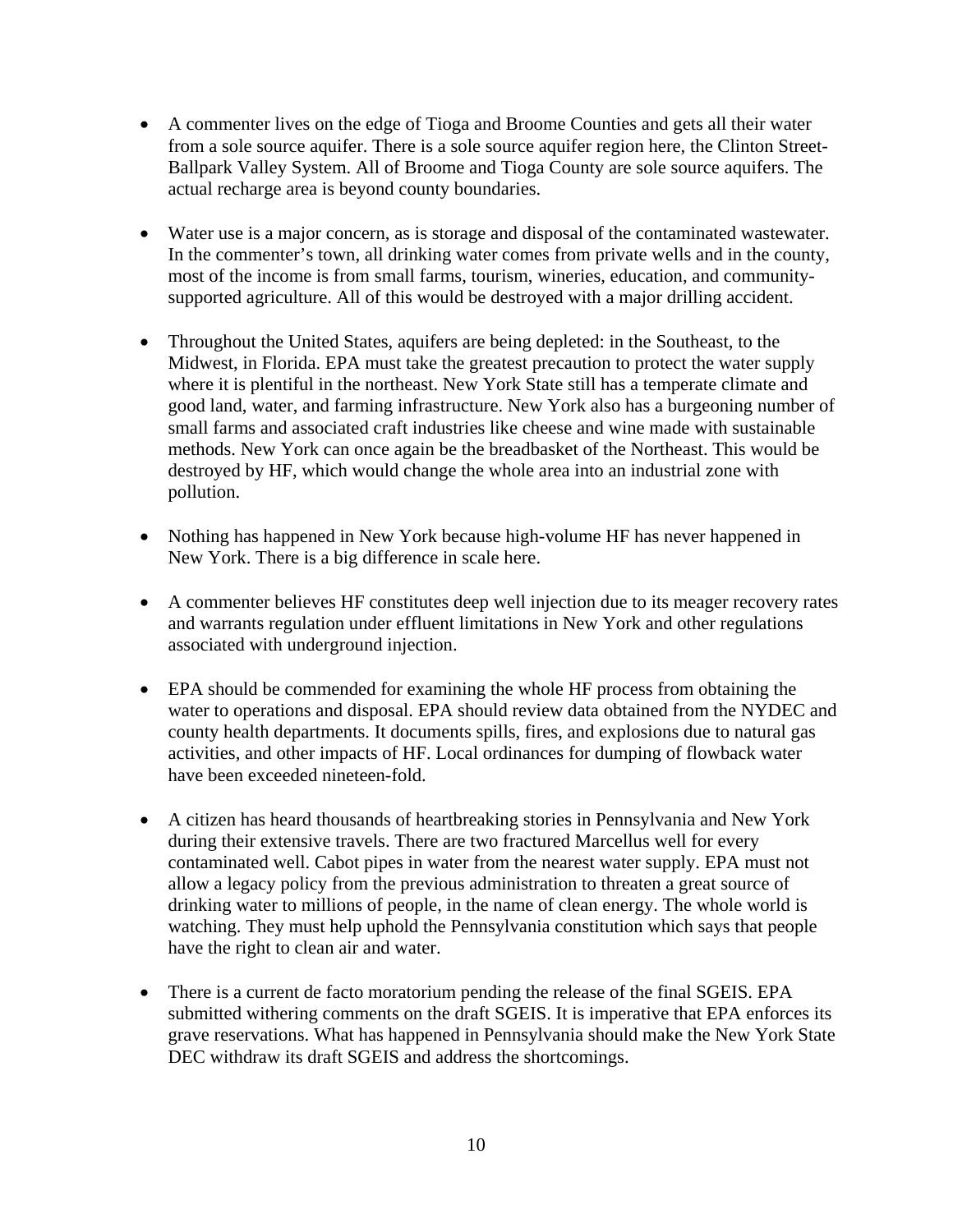- Look at the geology. The soil report said we currently do not have the capacity to clean flowback in the Northeast. There aren't any facilities.
- The Marcellus isn't a boogeyman; it is the key to the economic survival for New York State. EPA and NYDEC should not spend additional time on redundant studies. Rather, they should focus on enforcing existing regulations in New York State.
- HF in the Marcellus can be done safely and this EPA study will reaffirm that HF, done in accordance with New York State's regulations, does not represent a threat. NYDEC has the technical experience to get this right. Anti-drilling rhetoric has dumbed down the discussion and clouded judgment.
- If done correctly, water and high volume HF is the key to unlocking the energy in the Marcellus Shale and other formations around the world. Do not be silent and do not let this opportunity to develop the Marcellus Shale pass. EPA should not stand in the way of a technology that works in the name of technologies that do not. Alternative energy is not an alternative; energy is life.
- Spills are common during oil and gas extraction. Spills near the surface in sponge-like topsoil clean up easily, but if they pass into the subsurface they become a serious poisoning risk. Routes include old unused water wells and old, undocumented, unplugged oil and gas wells. New York and Pennsylvania have more than 200,000 old and undocumented wells. New York has more than 40,000 and Pennsylvania has more than 180,000. There are also the holes left behind from seismic testing. EPA should look at developing a risk assessment tool for these holes. New York and Pennsylvania know that the old wells are a serious threat, but finding these penetrations is also very difficult. The plugging programs in New York and Pennsylvania are small and underfunded, plus the well casings were often salvaged for steel in World War II. Old water wells are common in both states and plugging is not required. These wells are often lost in overgrowth. Seismic holes are 20 feet deep, and it is unclear if they are generally plugged. Spills are an integral part of hydraulic fracturing and many poisoning routes are available.
- Fracturing has been used in New York since the 1950s. This is not new technology. In fact, 12,000 wells that are fractured are operating right now in New York. Most certainly, if this was hazardous to our health, it would have been shut down decades ago by some government agency. Take advantage of the extensive research being done by NYDEC using tax dollars. Do not reinvent the wheel. Natural gas will provide clean energy with fewer pollutants for our country. NYDEC has all of the information they need to proceed with gas drilling.
- Farmers and landowners are conservations and environmentalists. A landowner group is in favor of alternative energy and good regulations. They want drilling in the Marcellus shale, and want it to start as soon as regulations are approved.
- New York State should not trade its quantity and quality of water for gas. EPA's excellent comment letter on NYDEC's proposed SGEIS makes it clear that EPA has the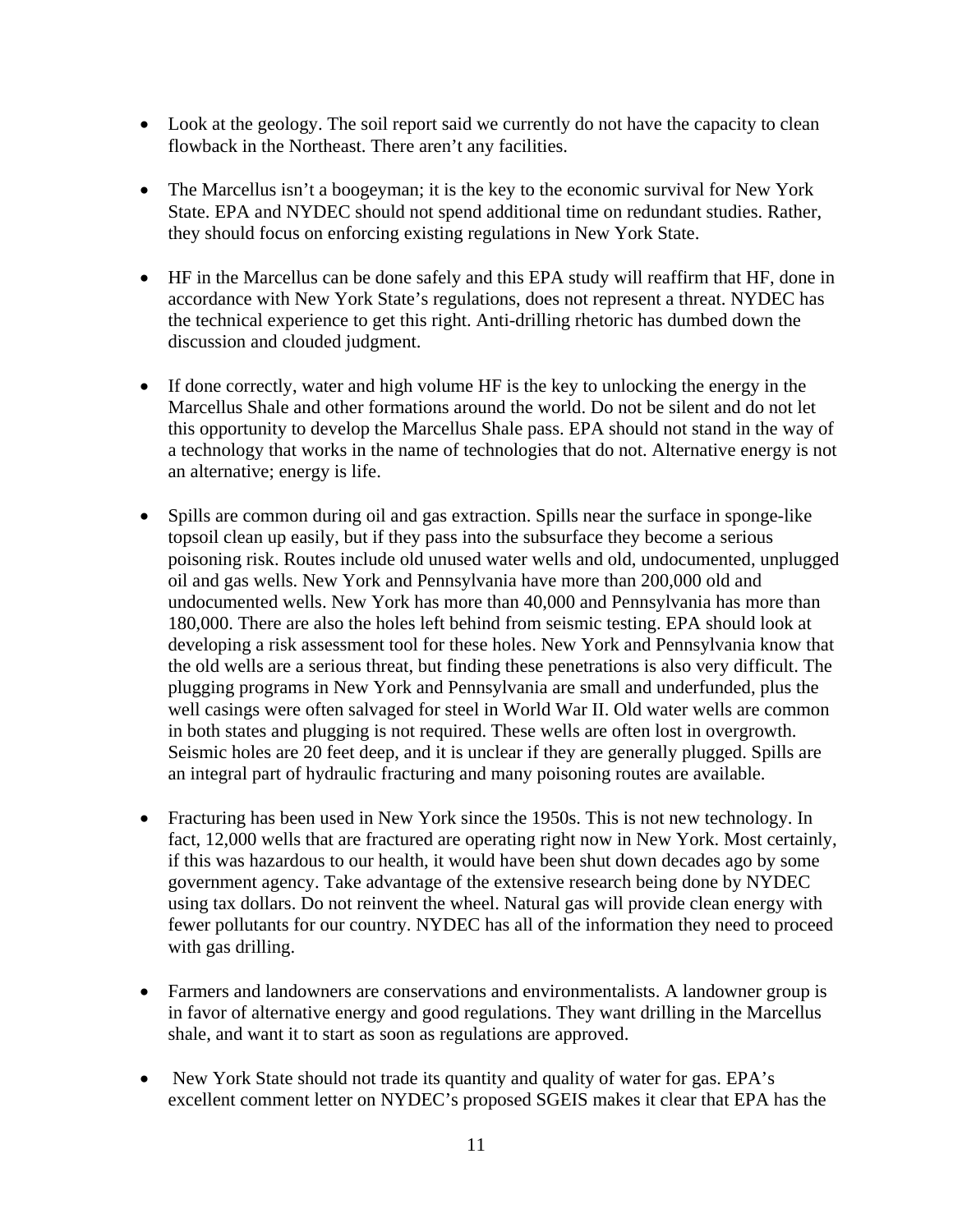ability to do this study. We hope that preliminary results of the study will come out soon enough to alert the public and prevent New York State from making the same kind of mistakes Pennsylvania has made. News stories from Pennsylvania indicate spills impacting streams and groundwater. There have been reports of broken casings and unexpected gas pockets impacting wells of homeowners, and the discharge of highly saline flowback killing fish and causing scaling of intake pipes in the Pittsburgh area.

- Inadequate staffing at NYDEC offices, outdated environmental impact statements, and the lack of specific public knowledge of water issues are big issues here.
- In New York, about 75,000 wells (14,000 of which are currently producing) have already been drilled without a single case of contamination even after people were asked to look for examples. A Hollywood actor holding a glass of cloudy water proves nothing except that fear-mongering and emotion will always trump science and logic. Over 90% of gas wells drilled in New York are fracked out of necessity. This process has a stellar environmental track record that is a testament to strict state records and regulations.
- After seeing all of the problems elsewhere, Upstate New York says "no" to being the guinea pigs.
- New York's natural gas reserves are not declining in value as they wait to be developed. They hold the promise of new jobs and economic opportunities for Upstate families. However drilling does progress, it must be done in a way that protects water resources. After all, energy is very important to our future, but clean water is absolutely critical.
- The natural gas industry started in New York. It is an established industry, regulated by DEC, and adds value to the economy.
- The carbon dioxide emissions associated with 30 years of HF is the same as for over 500 years of emissions from all current local sources combined. Tompkins County is trying to reduce its  $CO_2$  emissions by 80% by 2050, but if HF arrives, this will be impossible. If large, cheap supplies of natural gas become available as a result of HF, it will exacerbate climate change, reduce conservation, and further delay the transition to a sustainable energy future.
- Tompkins County sits over both the Utica and Marcellus shales. Situated in the beautiful and water-rich Finger Lakes Region, the Town of Ulysses is rural. Most of its residents rely on wells. Water resources are critically compromised under NYDEC's current proposed regulations on HF.
- This holds enormous economic potential. A recent study estimates that the next 10 years of gas development will create 280,000 jobs and \$6 billion in revenue. The social implications of HF are substantial. The State of New York is currently running an \$8.2 billion dollar deficit that is putting funding for schools, hospitals, and emergency response programs in jeopardy. Tax receipts and investments from hydraulic fracturing offer a solution.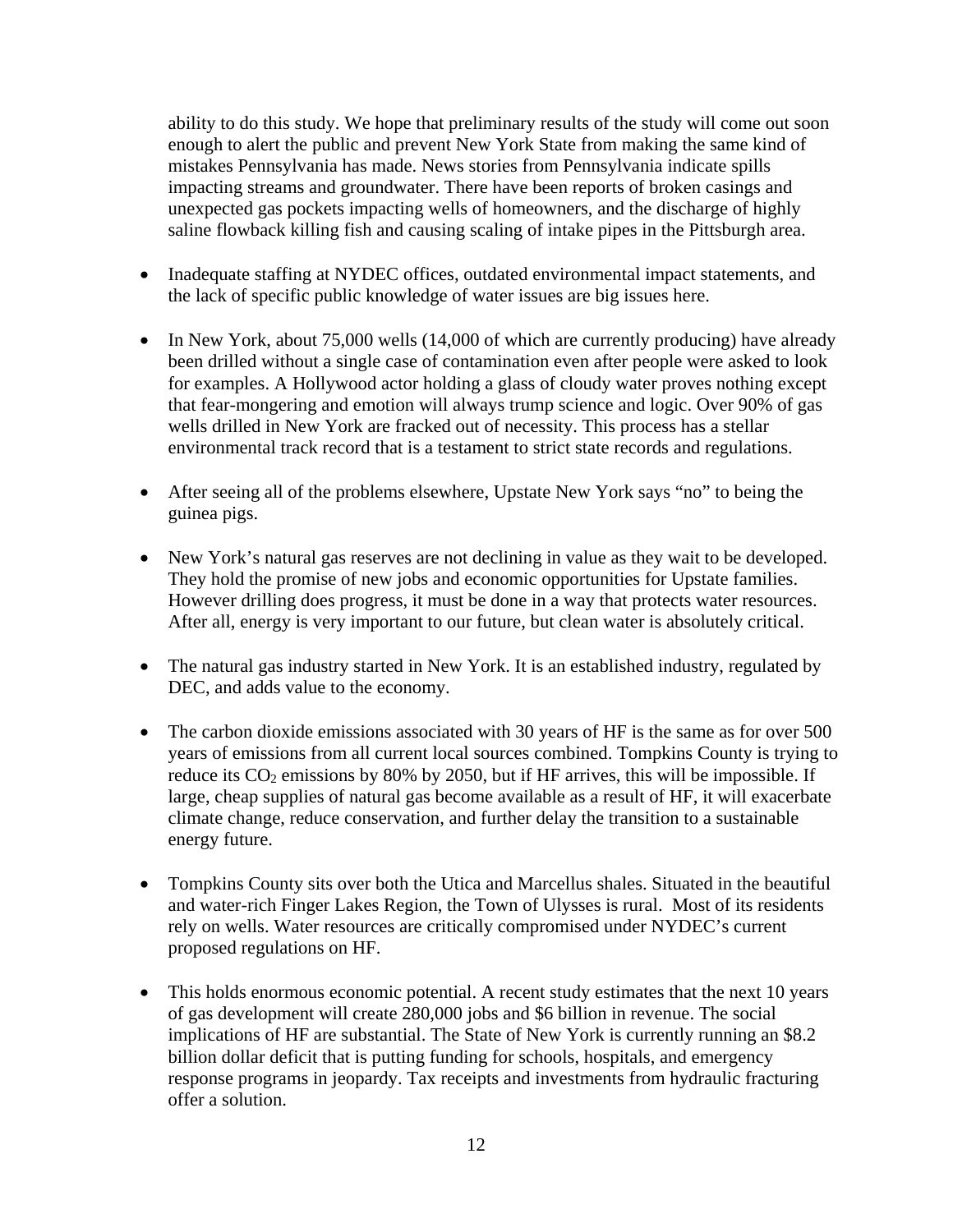- NYDEC does not require that chemical compositions of fracking fluids be made public, nor does it ban the most toxic ingredients. It does not require a process subject to SDWA, and it does not prohibit surface impoundments of dangerous contaminated water from hydraulic fracturing operation. It allows municipal wastewater treatment plants to treat fracking water. It neglects the drinking water of rural constituents. NYDEC is inconsistent when banning HF in watersheds of New York City and Syracuse but continuing to allow it in rural locations.
- Rural towns, even those that have the most careful zoning, cannot control where this process is taking place. It is overwhelming towns with work that was not budgeted for and for which the towns do not have staff to conduct. Don't leave the regulation of this industry to NYDEC: they are not staffed well and have hundreds of interests, and they have not taken a comprehensive view. Small towns have been left to fend for themselves.
- The relatively recent discovery of the size (500 trillion cubic feet of gas) and value (\$1) trillion) of the 400 million year old Marcellus Shale gas play has brought pressures on homeowners, landowners, and government that few could have anticipated.

#### *EPA's Hydraulic Fracturing Study*

Comments from the public regarding the scope and content of EPA's study are as follows:

- If the conclusions of the 2004 EPA study are rejected, then we are entering the situation where we have to redo every study that was done under previous administrations. It is a heavy burden for taxpayers to bear, especially considering the heavy deficit, if a study needs to be redone every time a new political party is in control of EPA.
- EPA should stay within the scope mandated by Congress—to study the relationship between HF and drinking water. The study should be based on science, facts, history, and economic impact and not on political and/or special interest agendas. In 1999 the Ground Water Protection Council found that HF poses no threat to the underground sources of drinking water. In 2003, the Interstate Oil and Gas Compact Commission found the same thing. Every state has reported no contamination due to HF. Base the findings on science, fact, and history while considering the economic impact.
- A landowner with a small lot and a private well is concerned they will see detrimental effects and no benefits. Reports from Wyoming, Pennsylvania, and, recently, the Ross 1 gas well in Maryland, New York show the need to demonstrate the comprehensive effects of HF on wells and water supplies and demonstrate the urgency for a scientific study.
- EPA should know what the NYDEC has done to study gas drilling. They analyzed 270 supposed accidents over the last 30 years and found the following: only one of 270 incidents was water well contamination and it involved flagrant violation of safe drilling laws. This well also did not have fracturing. Other incidents involved lightning strikes,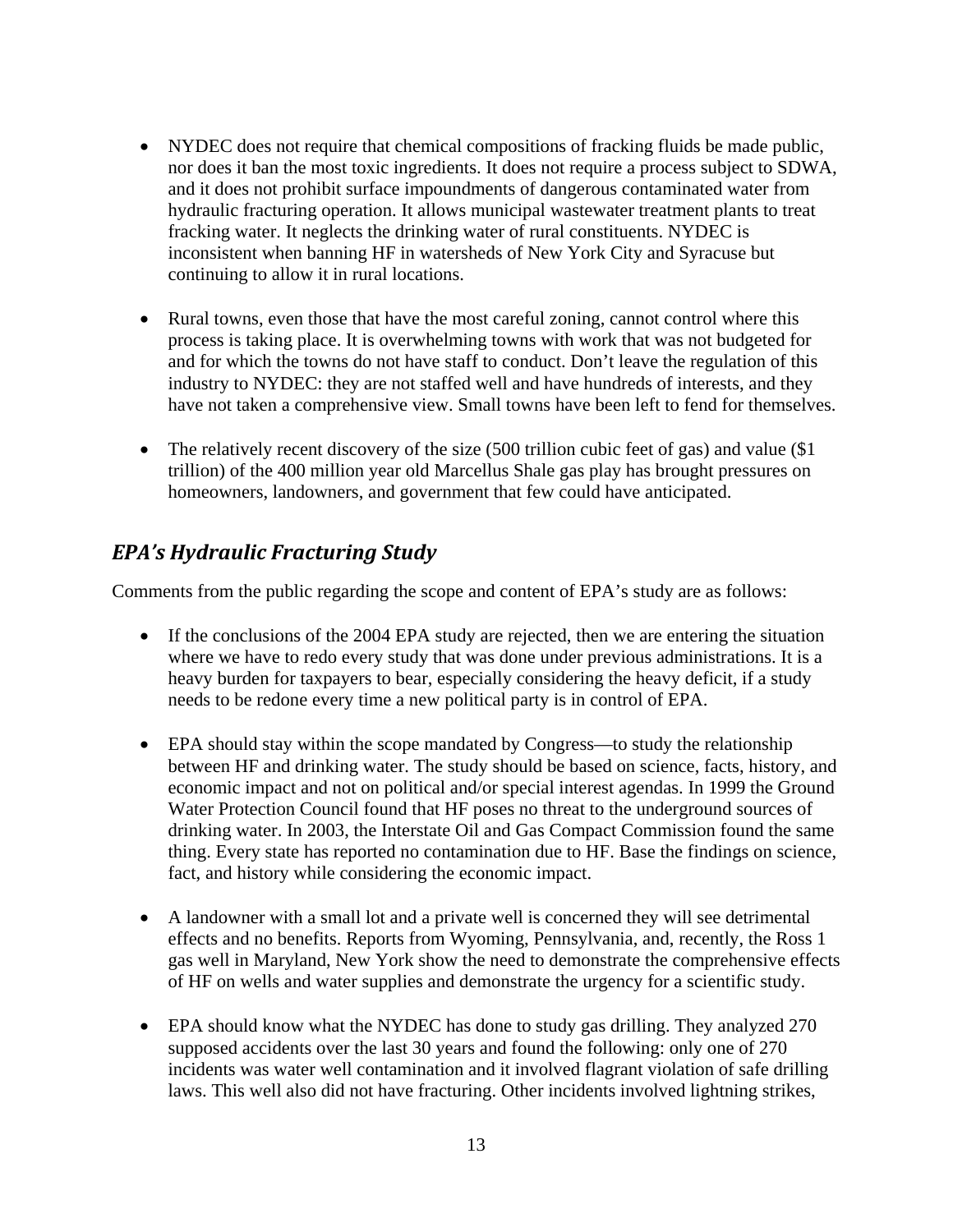car accidents, etc. It is all bad stuff, but it is not HF. EPA needs to look at some of these kinds of issues.

- The first thing that EPA should study is the geology. Soil reports show there is a substantial danger in the bedrock and a high likelihood of an incident.
- This study must be multidisciplinary and look at the cradle to grave cumulative impact of hydraulic fracturing. HF puts hazardous chemicals and radioactives into our watersheds and people. The industry's admission of a 1 to 2 percent failure rate is unacceptable and jeopardizes communities and clean safe water.
- The EPA study must look cradle to grave. Initial drilling, venting, spills, pipelines, compressors, booster stations, and well pads all produce damage, emissions, and a waste stream of toxic materials. There are 20 tons of chemicals per million gallons of water injected in a frack well and at least 80% of injected fluid stays in the ground. This is a recipe for present and future problems. The subsurface is not stagnant; it is alive with faults and fractures. EPA should look at the interactions of natural fractures and saline and fresh aquifers. The bioaccumulation and fate and transport must also be looked at. The tons of chemicals injected do not magically disappear. The upwelling of salty mixtures with heavy metals and radioactive materials added to and released from the subsurface is capable of causing enormous damage. Do not let human lives become collateral damage.
- A full lifecycle analysis is critically important if this type of drilling is to proceed in New York as it has in other states. EPA needs to have a good sense of what the impacts are from start to finish because air, land, and water are all interconnected at the core. All of our water is interconnected; look at this on an ecosystem basis. Impacts will be cumulative on a large scale.
- Most of the problems are going to be surface problems. EPA needs to look at instances where gas is polluting the drinking water. Everybody is obsessed with fracking fluid, but gas is not something you want to make tea with. If you rule out surface problems, then you will see what is at fault.
- Do not stick to industry's narrow definition of HF but understand that when people raise a cry to Congress and say, "Study this," they aren't talking about the tiny moment of HF. They are talking about the whole process: the storage, the transport, and the ultimate fate of the chemicals used, all of which can be important, including disposal issues like burial on site and illegal dumping on back roads and into rivers. Dilution is not the solution to pollution; Onondaga Lake is a case in point. Injection wells are also not the solution. Habitat fragmentation and road construction are also of concern.
- EPA needs to answer the question of whether HF is safe. Stay on that topic. It has been going on in some form for 60 years—is there a history of contamination?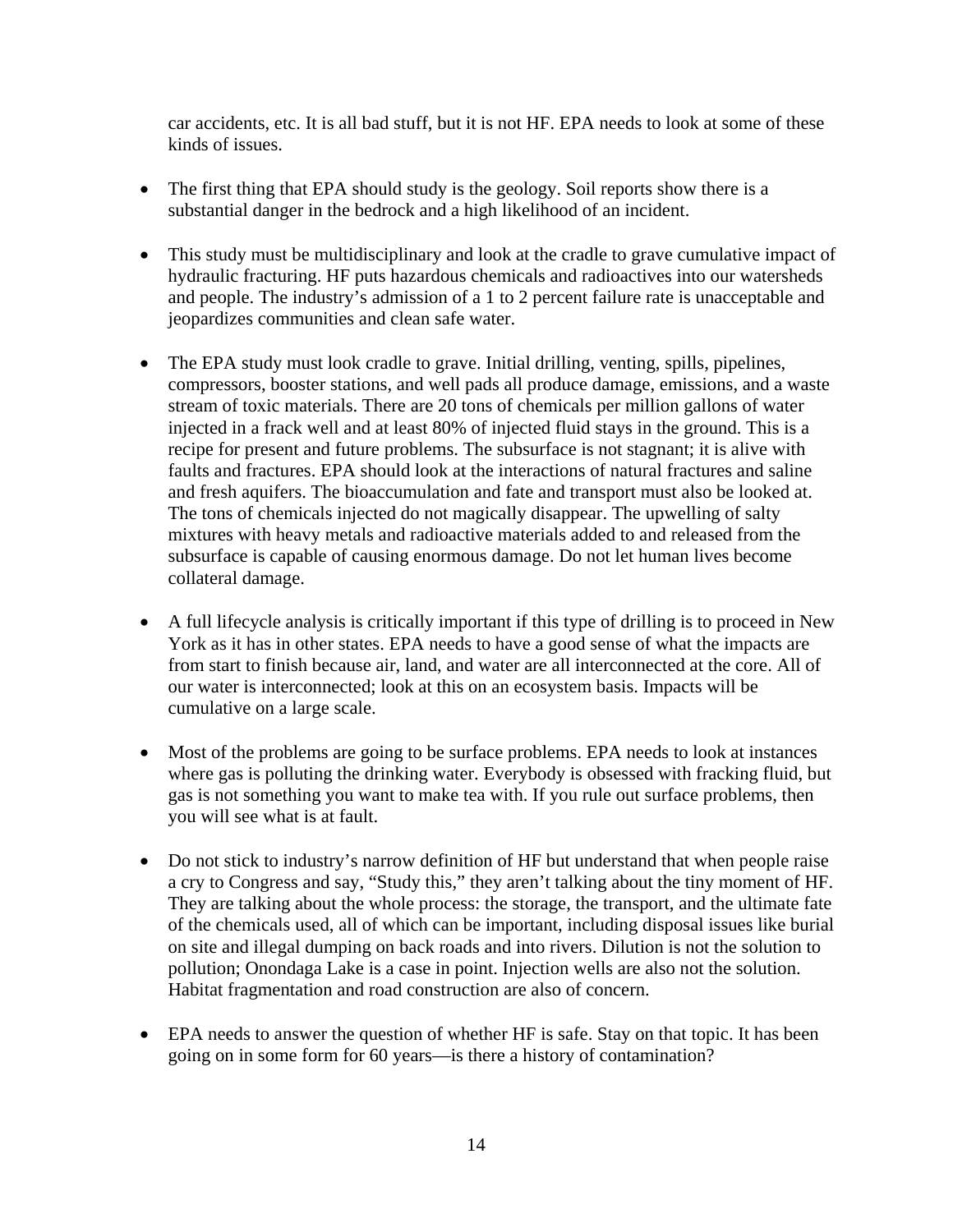- EPA should expand the study to look from the beginning of the drilling, not just HF. Drilling itself has caused contamination from what the group has heard from local families. Start from there, and then go on to HF.
- Science must dictate the study's conclusions. EPA must do all it can to ensure that its scientists and researchers are not influenced by industry or politics as they were in 2004 so that the public can be assured that this study was carried out in the public's interest. This is the most important action a government ever does: acting in the public interest. Public health and the well-being of our environment deserve nothing less.
- EPA's highest priority should be a balance of risk versus benefit. Study the adverse impacts in relation to the benefits.
- EPA should expand the scope of the study to effects on air as well as water. Carcinogens can get into water as well as the air, or get into the water and go into the air thus creating very serious health problems. Radon is one such carcinogen. It is the second leading cause of lung cancer in the United States and associated with 15,000 to 22,000 deaths each year, according to the National Cancer Institute.
- This study is a little redundant and not necessary. EPA should be swift and conduct a technical study and not a political one. Focus narrowly on the moment of HF and its impact on ground water and nothing else. It should not be allowed to expand any further. Reaffirm our confidence in the state regulatory system, which has been adequate in the past, to handle any future incidents that occur.
- Getting this study right is crucial for ourselves and future generations. To that end, the study must be done by looking at shale gas development comprehensively. Look at household wells and springs, agriculture and food production, and look at downstream effects of withdrawals and waste disposal. The most noticeable effects and the cumulative effects will be different in different geological settings and this variance must be looked at. Cumulative effects on ground water and surface water of heavily exploited areas must also be looked at.
- EPA should widen the study to include processes that occur both before and after the actual moment of HF, and to include transport of chemicals. EPA should implement stringent controls to protect drinking water supplies and measures for the protection of watersheds. Since those chemicals are not yet mixed with water, the concentration is much higher than during hydraulic fracturing and therefore even more dangerous. There have been too many leaks and spills.
- It is important that we take the time to engage in good, sound science; science that is not tainted by political agendas. We can proceed accordingly once our questions are adequately answered.
- EPA should commit to a broad study. They want a full cradle to grave life cycle analysis, including impacts to air. Please remove the blinders and look at the real environmental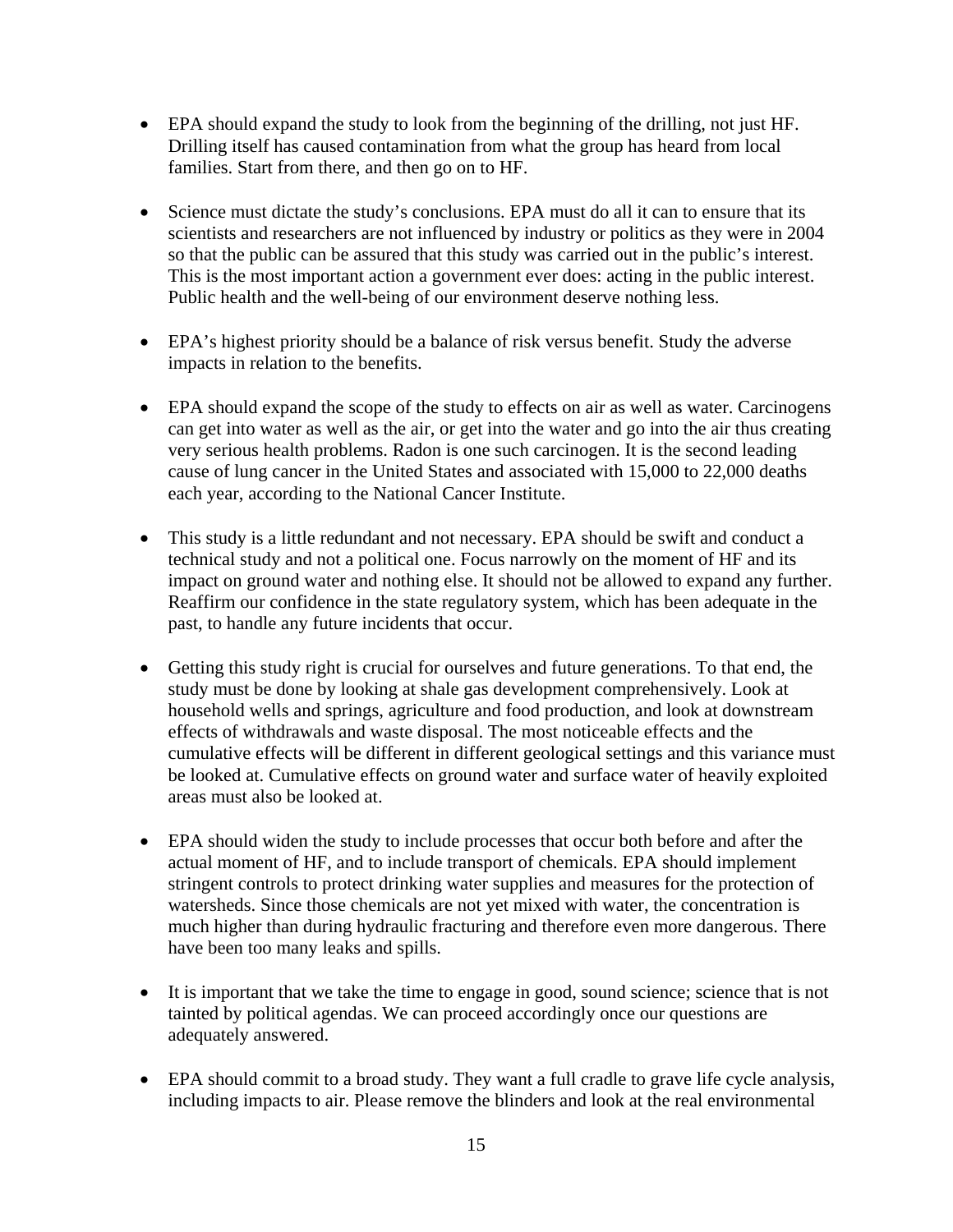costs. The cumulative impact must be studied, not just one well at a time. EPA should look at storage and transportation spills, including failed liners of cesspools, and collect empirical data on its own and work with partners, including neighbors in affected regions.

- The owner of an organic dairy farm noted that she had to create and implement a whole farm plan that deals with all impacts and suggests the same approach should be taken with HF. Not only will it have effects on ground and surface waters, but HF will affect soil, wildlife, air, and sanitation as well as cause extensive changes to the rural landscape. The EPA study should look at different types of geology and assess hydrogeology to establish proper distances to test from contamination from wells and ensure the protection of vulnerable aquifers in Cortland County. Spills that get into surface waters and are capable of further contaminating groundwater along with casing failures are two of the most potentially important pathways. All residents, including dairy farmers, industry, and businesses, rely on both surface and ground water.
- This study should address the whole process, not just the stimulating of a well. It needs to focus on the real and not the ideal. It is theoretically possible to do it right, but the reality is that spills, leaks, and careless well casing are part of the practice.
- Air emissions from the sites should be examined. Some of these sites look like small refineries: two stacks emit toxic fumes. Families are breathing in these fumes. Some are reporting all types of health issues. As for water and soil, there have been countless spills and major violations, as well as problems with the volume of traffic.
- No matter whether for or against HF, health and water are everyone's concern. Health and safety problems are mounting as drilling sweeps the country; current drilling is only a fraction of what industry has planned. This is why EPA should conduct a cumulative impact analysis. The mandate for EPA's study is broad and its scope must therefore be as well. If this study is to truly reflect EPA's mission to protect health and the environment, it must investigate many aspects of fracturing – which is the core of a complex process – including the full lifecycle of chemicals utilized, from manufacture and transport to disposal, and the impacts of chemical spills and leaks, contamination from fracturing facilities, such as flowback ponds and storage tanks, migration of hydrocarbons through rock fractures, and the disturbance of naturally occurring radioactive materials and salts.
- EPA should consider the HF that will occur over and over at each well and ensure that the true cumulative effects are properly assessed.
- EPA should look at how often HF has actually been employed in the past and, when incidents occurred, if they occurred at drilling sites and if the damage was the result of fracturing, or just accidents like spills of diesel fuel. Were they results of HF, or of conventional drilling, or not from natural gas at all? Many deplorable accidents are from spills of fuel that are equally as likely to happen in the meat packing industry or at a cannery.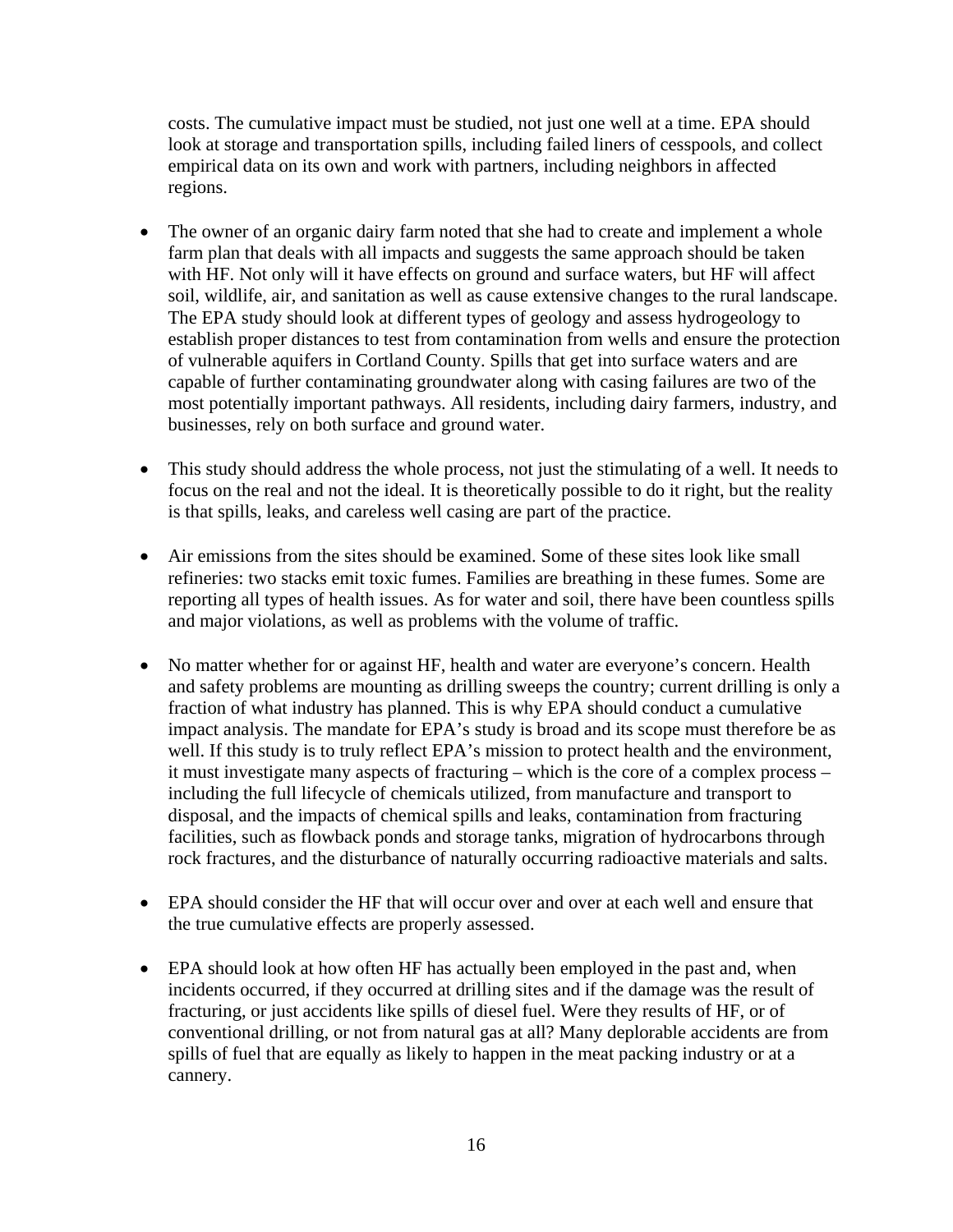- EPA should study the entire process of natural gas extraction, from laying down pipelines to drilling, capping, trucking in and out, and compressor stations, dehydrators, and all of the things involved in the process. In terms of water contamination, there are truck accidents, leaking pipelines, flaring, explosions, and accidental discharges, but the most important are the cumulative effects of HF, which are missing from the New York State DEC SGEIS. There can be thousands of wells in one area. As for water testing: how wide a perimeter should be tested, who pays, what chemicals are tested for, and how often?
- Everyone agrees that abundant clean water and air are the basic human rights. Consumptive use of water and pollution of air is what's being talked about. The EPA study must look comprehensively and independently. EPA has a mandate to conduct a scientific investigation because of the potential risk to public health and safety. EPA should not partner with industry because it would shed doubt on the study's credibility. Look at surface water and ground water contamination from spills, leaks, casing and cementing, accidents, poor wastewater management, and how fractures intersect with naturally occurring faults, more porous layers, and abandoned wells. Pathways to underground aquifers might not show up for a very long time. Expand the scope of the study to include the entire lifecycle and cumulative long-term impacts on air, water, emissions, and evaporation from compressors and wastewater pits.
- EPA should also look at exposure pathways, runoff to streams from dumping for EPA's approved alleged purposes of dust control in summer and deicing in winters. Nobody wants to talk about radioactive waste, but we should be looking at this issue too. In 1992 it was decided not to be a problem, but it has not been looked at.
- HF has raised some of the most serious environmental concerns in the country today. This EPA study is the first of its kind and needs to be carried out with the utmost care to identify risks and impacts. The entire world is watching EPA and this study, and there are high expectations. EPA has the opportunity to provide critical scientific information on the whole gas extraction practice. It is not possible to talk about drilling without HF. Industry now claims 90% of wells are fractured. They are trying to convince EPA to keep this narrowly focused. That makes no sense; it's a wasted opportunity. They should champion a study that is as broad as possible to confirm its safety, if they really believe it is safe. Careful examination of what technology should be utilized pre-, during- and postdrilling to analyze where fractures have gone and look at the subsurface response should also be investigated to avoid contamination. Technologies such as 3D seismology and tracers should also be considered.
- Include in the study all processes that need to occur for the actual fracturing to occur. Make evaluating all risks an integral part of the study. Evaluate everything: drilling, storage, transport, pressurizing—they all have risk and can contaminate the land of our forefathers, the water for our children, and the air we breathe. The higher the pressure, the more gallons, and the more time these actions are repeated, the more risk of an accident. Evaluate each of these risks and the ways to mitigate them, and if the risk is too high, require a change in the process. Analyze the produced liquid. If it meets the criteria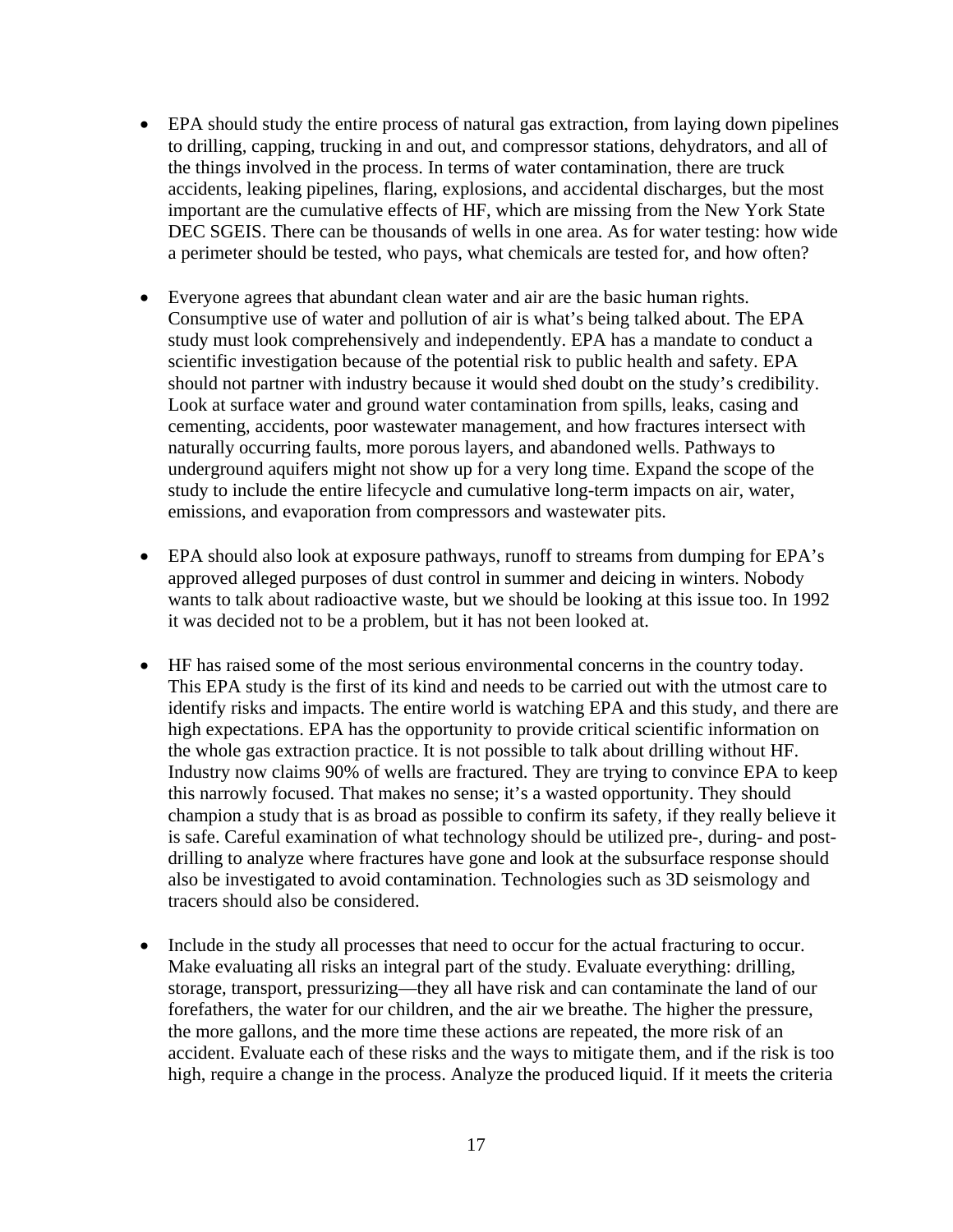of a hazardous material, then treat it as such and use the standards for hazardous materials.

- Subsurface migration is not a widespread phenomenon. EPA should resist the temptation to conduct a comprehensive examination and expand the scope of the study. The Congressional mandate is clear: does HF pose a threat vis à vis subsurface migration?
- EPA should take up the issue of air pollution. New York is not Wyoming. There are already ozone alerts, and ozone is linked to cancer, asthma, stroke, diabetes, learning disabilities, etc. Nine thousand California citizens die each year from air pollution. EPA should use the California studies to estimate how many New York State residents will die from air pollution is fracking is allowed.
- EPA should produce a scientific study on the relationship between HF and drinking water.
- For the study, EPA's priorities should be, first, is there documented evidence that HF has in fact contaminated drinking water? How likely is contamination to occur in the future?
- A conclusive cumulative impact study on every facet of HF must be realized to stem the negative effects of HF. There have been serious concerns from people in 32 states. The urgency of this conclusive review is needed in order to understand why this toxic process should not be used.
- A new, comprehensive, unbiased EPA investigation of HF is vitally important. The United States cannot and must not move forward with HF absent an independent, scientific, unbiased analysis, supported by empirical data, of the risks that HF can pose to water supplies or air quality. The results of this study will guide the federal government's policies, and perhaps policies abroad, regulating natural gas drilling.
- First and foremost, this study must be comprehensive and look at all ways that drinking water supplies and non-drinking water supplies can be impacted by natural gas drilling including, but not limited to, well blow-outs caused by fracking, spills, casing failures, flowback materials and treatment, out of zone fractures, and the unpredictable nature of fractures that occur below the surface and away from the well site.
- Given the disastrous effect of climate change on water resources, EPA must study greenhouse gases and global warming.
- HF is safe. With the proper supervision and regulations in place, this new industry can grow safely and create new investments and new jobs. EPA should conduct a focused study that does not take forever to complete.
- EPA should not study the entire natural gas development cycle. Otherwise, it will lack focus, will not be timely, and EPA will infringe on the rights of the states to regulate this industry.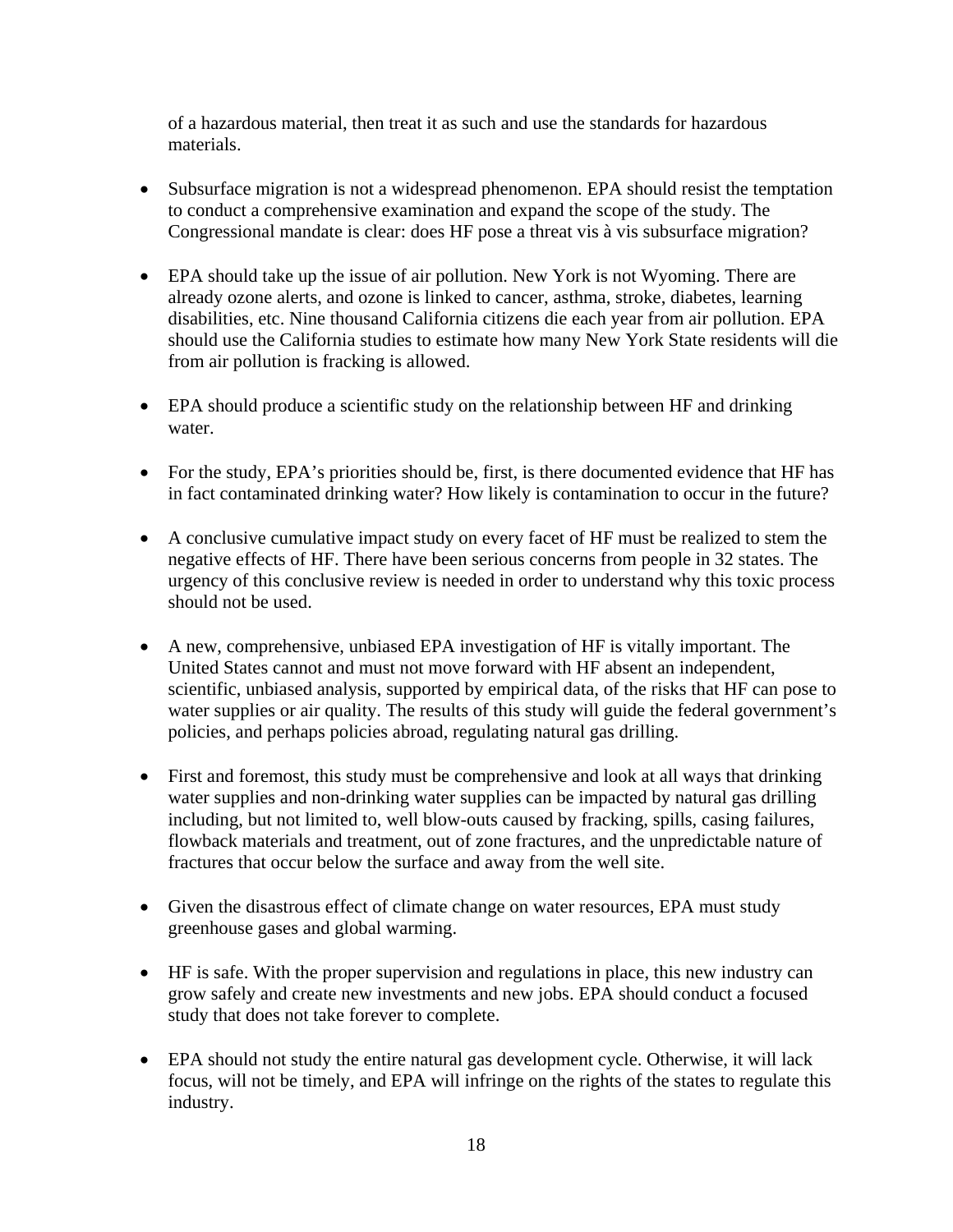- A national organization passed a resolution calling for a nationwide moratorium on issuance of permits for new high-volume HF wells until concerns about public health and water quality are adequately addressed.
- EPA must study different geologic areas and how high-volume slickwater multistage HF can be affected by the different types of bedrock. The New York City Department of Environmental Protection pointed out the large amount of natural fracturing that occurs in the Catskills in the New York City watershed.
- EPA should investigate the cumulative impacts on air quality and the ground level ozone that is created.
- A full study should cover problems with health and air.
- It is going to be very tough for EPA to do their job. EPA should include social scientists to design valid, anonymous surveys that allow everyone to be heard. EPA needs facts on every aspect of fracturing.
- The current state of affairs in Pennsylvania shows that HF can damage a state in many, many ways.
- EPA should do their best to protect children at risk.
- Each well leaves 4 million gallons of water underneath the earth. That is 32 million gallons per pad, an incredible amount of water, multiplied by hundreds of thousands of wells. We need a cumulative impact study on the migration of all this. Tracers can be put into the water so that we can relate any contamination to its source. Also, microseismic testing can be used to see how fractures have propagated.
- EPA needs to clarify the purpose of this study. Was this study undertaken because of actual instances of contamination? If so, in what states and towns did these events take place? The state regulators and the landowners need this information immediately. Does EPA feel states are capable of regulating this industry? EPA should look at how states have demonstrated their ability to regulate the natural gas industry. If EPA requires companies to disclose the chemicals that they use, upon receipt of information, what will EPA do this information? Numbers are tossed around, but compiling the actual number of chemicals used would be really useful. EPA should limit this study to the process of HF itself, base all determinations on peer-reviewed science, and give frequent updates for transparency.
- There is no doubt that extraction of these massive gas reserves could cause great harm to public health and the environment. The EPA study should consider cumulative impacts based on scientific analysis. EPA has taken this approach in improving the health of our nation's water bodies, such as the Chesapeake Bay, and EPA should do the same in regards to hydraulic fracturing. EPA should also consider air quality because fracking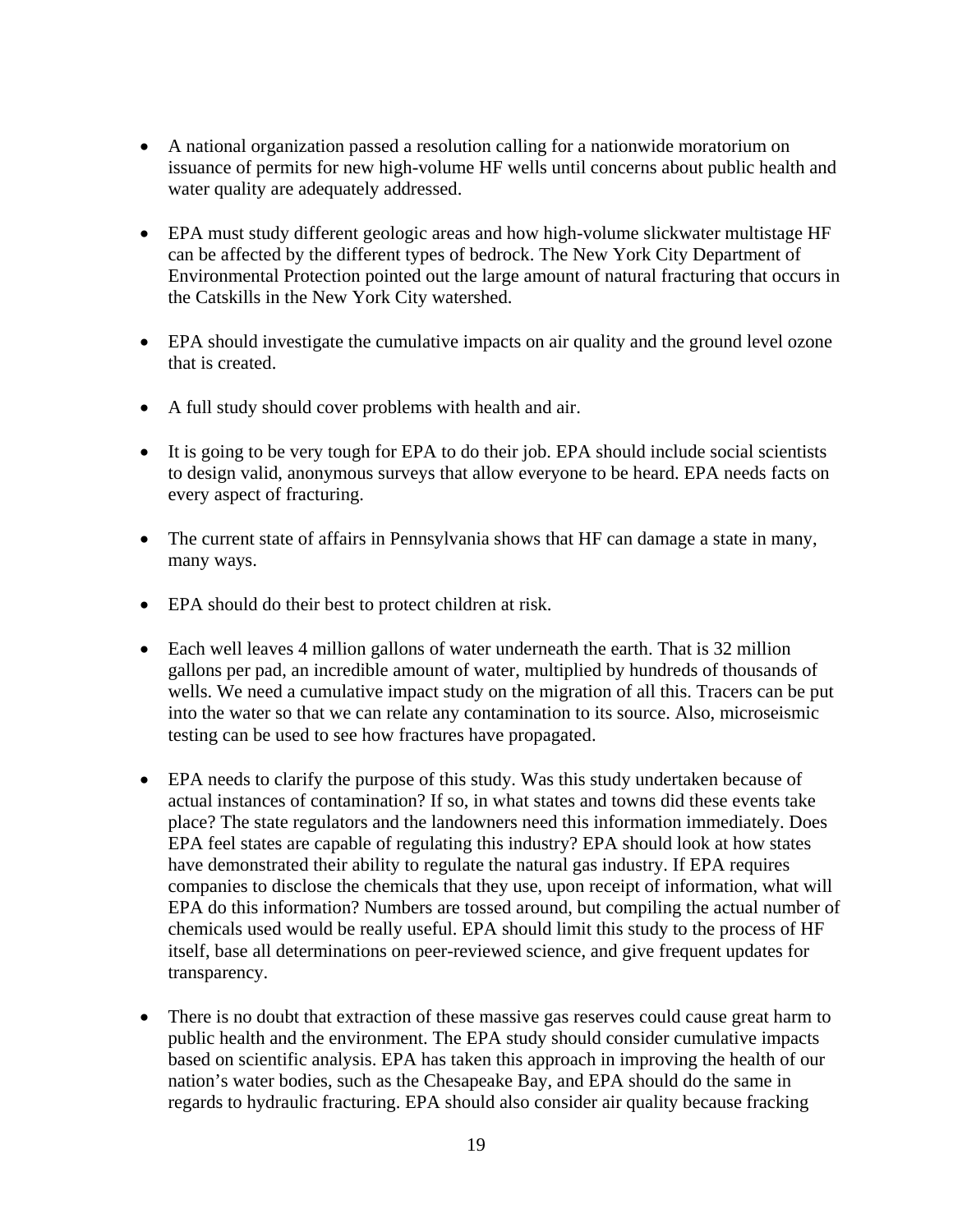surely will impact it. There is alarming evidence, in fact, that natural gas extraction from the Barnett Shale in Texas has generated pollutants that have compromised public health. In evaluating fracking's cumulative impacts, EPA's study should address these issues.

- Everything possible must be done to protect our air and water. There is lot of misunderstanding and public confusion about HF. Some of it has been caused by EPA, which EPA should work to remedy. The terms of the study need to be defined clearly. The stimulation process functions to release gas, but EPA has failed to draw a distinction between the fracturing moment and the HF processes, saying they are all aspects of natural gas development. This can be seen in EPA's PowerPoints. As a result of this, every historical problem at a well site has been blamed on HF.
- NYDEC has stated that fracking hasn't contaminated drinking water. Citizens are rightfully outraged about the ruined wells in Dimock, Pennsylvania, but these problems were caused by overly aggressive drilling and casing failures, not well stimulation. EPA needs to define what stimulation is and clarify what is being studied.
- High volume slickwater multi-stage HF and horizontal drilling is a new technology that has a history of eight years, not 60. This new process should be the main target of EPA's evaluation.
- EPA should examine the types of formations that are being fractured and explain the how the risks vary by formation type. Differences caused by geology need to be explained and clarified. HF is used in many formations, including low-permeability shales and coal beds; in the Marcellus and Utica Shales, geology provides a measure of safety. In coal beds, however, HF is inherently more risky because it intersects with water.
- The City of New York commends EPA on initiating a comprehensive study on the potential adverse impacts that HF may have on water quality and public health. The New York City water supply may be unique in many ways but other public water supplies, large and small, surface and subsurface, will be facing many of the same issues in the coming years.
- Doctors need a diagnosis to heal patients. The same idea can be applied to the HF study and especially to the human health impacts. First, take a complete history. The history contains the clues and must be thorough to get an accurate diagnosis. EPA must conduct a full and thorough analysis of the issue as it concerns the health of people to arrive at an accurate conclusion. It is the health of many, many lives. EPA should to conduct a full lifecycle analysis of water and air effects.
- Water contamination is water contamination no matter where the contamination is from, whether it is from a spill, crash, or leak, and EPA must study it all.

### *EPA's Hydraulic Fracturing Study: Knowledge Gaps*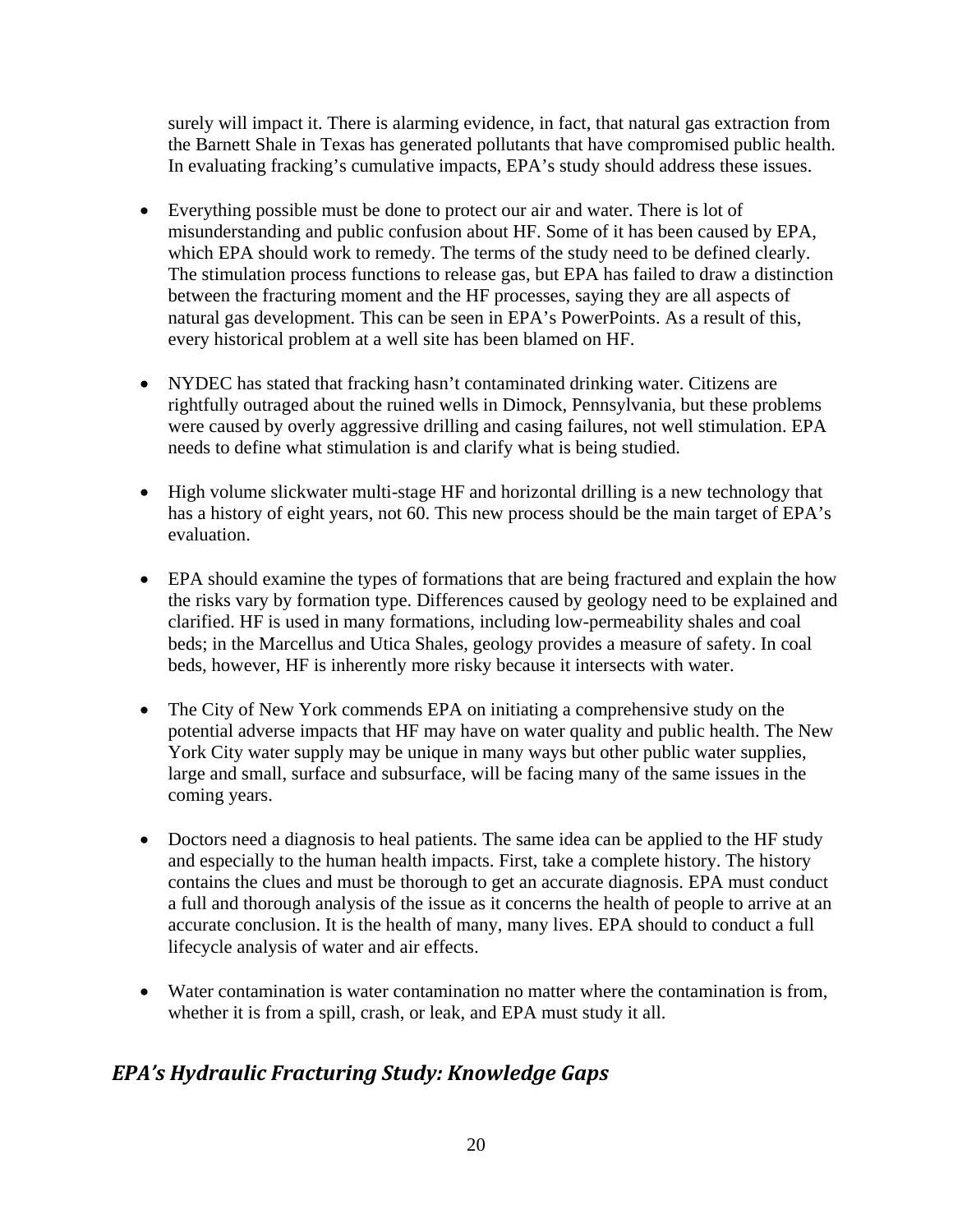Comments from the public regarding knowledge gaps on the subject of hydraulic fracturing are as follows:

- EPA should ask all companies performing HF to disclosure their fluid compositions.
- Estimates indicated that \$32 billion need would be needed in New York State alone for better wastewater treatment, and \$77 billion nationwide. Will wells be located near treatment plants? If the produced fluids are potentially radioactive, how does this affect the methods needed for wastewater treatment? Will this out-compete the existing needs for wastewater treatment? How do the storage systems for wastewater treatment stack up?
- Industry should be required to provide complete chemical disclosure, along with percentages, concentrations, and results of combinations. The industry reintroduces wastes into water supplies—this is millions of gallons of endocrine disruptors and carcinogens. It gets into water, air, and food. This is toxic hazardous waste, including radioactive materials, with no treatment methods in place.
- It is clear that biological waste treatment plants cannot handle the harmful components of flowback.
- If EPA severely restricts gas drilling, what is the impact of the increased use of oil and coal?
- Are there other viable fracturing practices such as those using non-toxic additives? Does the fracturing process create fault lines that could provide migratory pathways for fracturing fluids, or for substances from other strata such as methane, to reach local water supplies?
- Casing construction faults, human error, and natural pathways can all provide pathways for toxic migration. Other areas of concern include: hundreds of miles of pipeline, the transportation of toxic chemicals, storage of toxic chemicals in unprotected open pits, and spraying of toxic chemicals in open air to promote evaporation. Additionally, 30% of hazardous waste toxic comes to the surface having no approved treatment method. Then there are naturally-occurring seismic shifts in the earth, the venting of toxic fumes from wells around the clock, and use issues associated with multiple millions of gallons of clean water infused with chemicals and rendered into toxic hazardous waste.
- There is need for clear information in rural areas, reflecting the actual geology and hydrology and intense development. The study must generate actionable information to protect wells and to provide grounds for baseline and ongoing water testing protocols. Finally, water from much of this region flows into the Chesapeake Bay, a vital ecological system that it is national policy to protect and restore. Identify the potential cumulative effects of shale gas extraction on the health of the Chesapeake.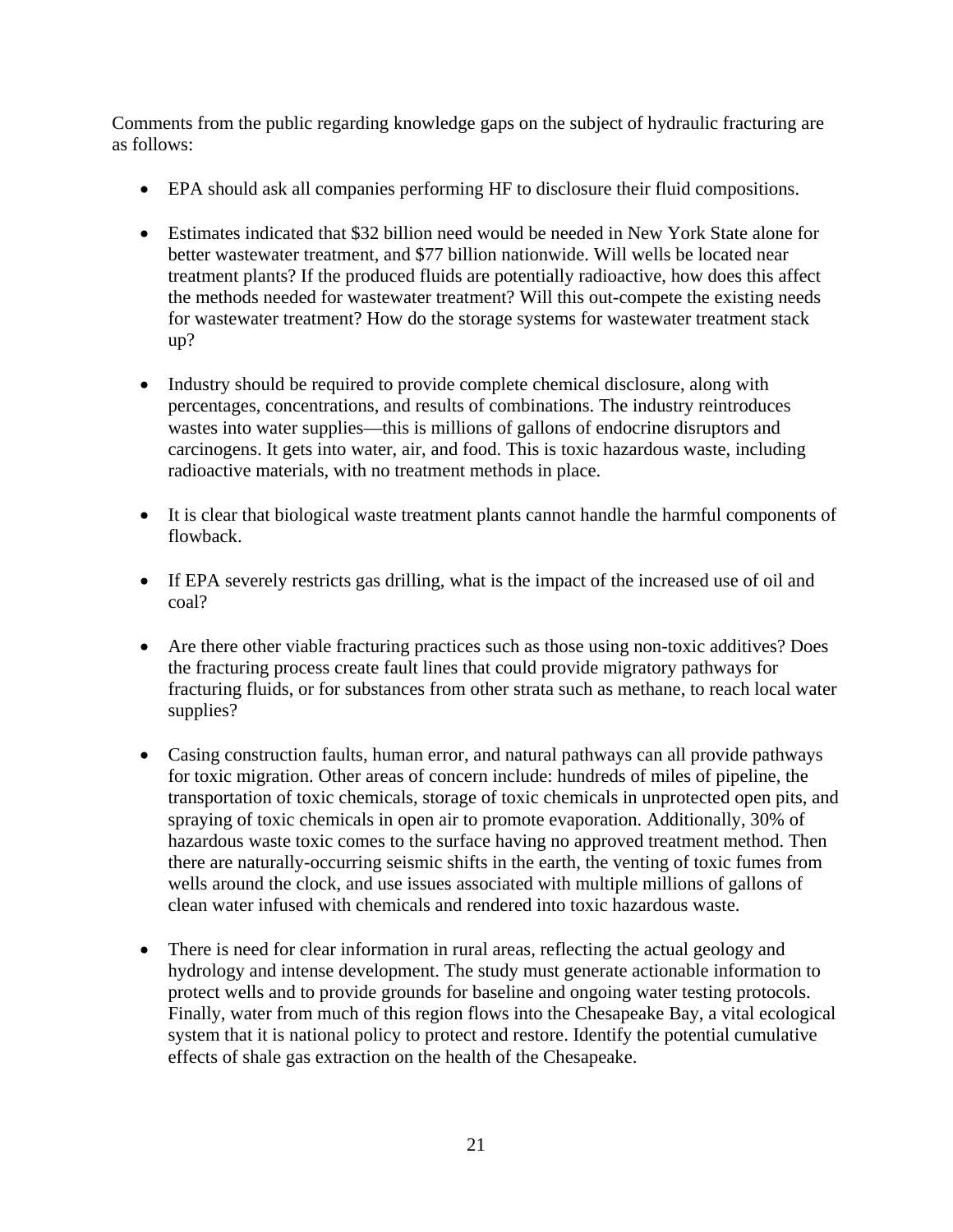- EPA should take advantage of the vast amount of citizen-gathered information. People are living with fracturing literally in their backyards, and know all too well its impacts on the water on which they rely. What they experience and document daily is critical to the study.
- Look at gaps in knowledge using the science and facts and not emotions and politics.
- The vast majority of past case studies suffer from a lack of accurate data. Direct evidence might be hard to come by, but circumstantial evidence is abundant and points to the connections between HF and contamination of water. Don't worship science at the cost of truth. EPA must find a way to resolve the dilemma of a lack of information. A measure of scientific intuition and judgment needs to be brought to the case studies. Many cases exist in which families must sign a silencing clause in order to have the gas companies provide them with water—that's what's behind the lie of the claim of no contamination. It is a word game at the cost of people's health.
- Over the last few years many serious concerns have been raised about HF in tight shale. EPA should focus on the cumulative effects of the process, especially on the cumulative effects of repeated fracturing in the same well. There is considerable experience in HF in conventional fields. In tight shale formations, the process is vastly different. It is performed at higher pressures in lower porosities and repeated at many, many different times over the life of the well. Experience with this technology goes back only 10 years and only a few of the early wells have been fractured for the second time, which is necessary due to the rapid decline in production of the wells. We simply do not know the cumulative effects of this repeated HF. This is one of the gaps EPA needs to look at. Each subsequent fracture will extend the fracture zone further beyond the horizontal wellbore and bring a greater rise of subsidence or connection with natural fractures that can bring gas drilling fluids out of the shale and into zones that communicate with aquifers. This can also cause subsidence of the surface and the increase well casing and cement failures.
- Central New York has very high levels of radon. The radon can be found in the soil and accumulates within the buildings, in basements. Would HF increase levels of radon migrating into water and homes, thus increasing exposure? What is the likelihood that drilling or injecting waste will induce earthquakes and thus increase radon releases?
- Swarms of earthquakes have occurred in Oklahoma, Wyoming, and Dallas/Fort Worth where drilling has occurred. In most cases, they occurred where seismic activity has rarely occurred before, according to the Oklahoma Geological Survey.
- EPA, please look at the facts. High-volume slickwater HF has been practiced only within the last eight years.
- Look at the Susquehanna River Basin Commission's model to examine quality and quantity of water. A knowledge gap is the distinction between contamination from actual migration versus surface spills and casing failures.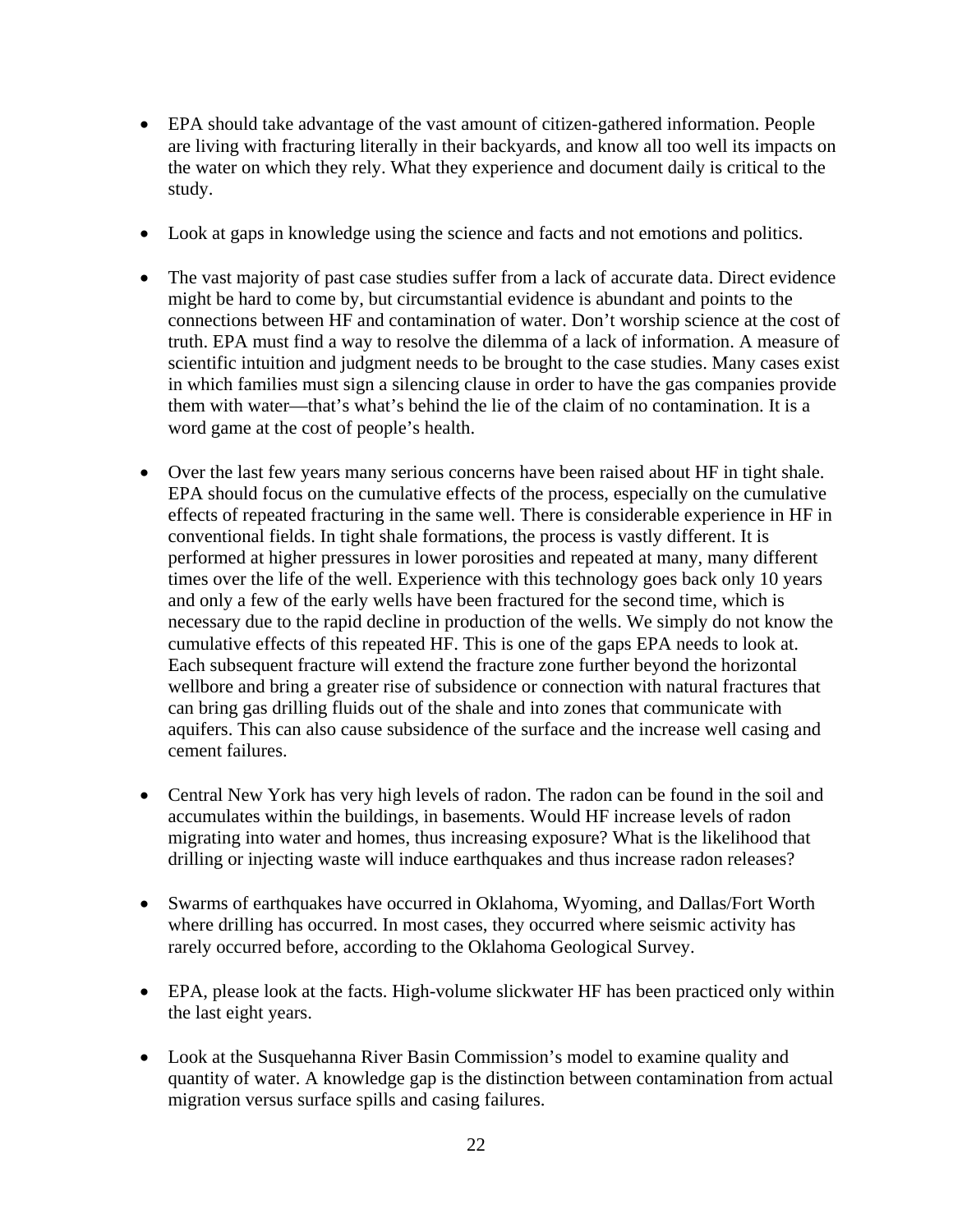- There is an extremely low probability of injection fluid contaminating drinking water aquifers or surface water.
- 8,867 wells have been drilled in Pennsylvania since the first of this year. Most of these new wells are in the Marcellus. The facts are that there have been problems with three and none of the problems have been related to fracturing itself. That is a 99.84% success rate. The problems with many of these wells have nothing to do with fracturing; the 0.16% failure rate has nothing to do with HF: this is a gap the public should know.
- Regarding the recovery and processing of flow back: one company, Salt Water Solutions, claims to have the ability to address risks associated with produced fluids. EPA should evaluate them because they plan to expand.
- What are the gaps in the knowledge? The great information vacuum appears to be on two levels: a lack of comprehensive and accurate geologic studies of subterranean migration.
- Look at the reporting around accidents and incidents that concern gas operations. What has been recorded and what has not? Survey the regulatory agencies that would have oversight and record when they did not have the needed capacity to follow up on reports of concern. Phone calls to numerous departments of health revealed they did not have the capacity to deal with the reports. Test for nutrients and bacteria.
- There needs to be a better understanding of how the number of variables impact the community. What impacts will clearing of essentially virgin land have to tributaries and streams, such as storm water runoff and increased sedimentation? What about withdrawal impacts, especially from waterways that are already being used by other users? What are the types of chemicals and effects, not just individually, but together? What about the impacts of fractures, the possibility of migration, and the storage and disposal of fluids? Has the potential for recycling and reuse of these fracturing fluids been examined? What will the impacts be when we have to dispose of these used fluids?
- Deep injection is not the answer for the same reason there is concern about the migration of chemicals from HF. Be concerned about deep injection—EPA did not let General Electric inject PCBs, so don't let this stuff be injected. Fracking fluids contain benzene and VOCs. EPA should be seriously concerned at the anticipated levels of HF and refracturing.
- For NYDEC to allow drilling within 50 feet of a lake or 100 feet of a surface water source is an arbitrary and an unacceptable risk to our water. EPA needs to know more about how fluids migrate underground.
- There are concerns about the associated negative impacts of HF on communities and way of life. Communities will be forever changed and not for the better. Case studies are available, including Sublette County, Wyoming and the Garfield County, Colorado communities of Rifle and Silt. In addition to degradation of water and air, these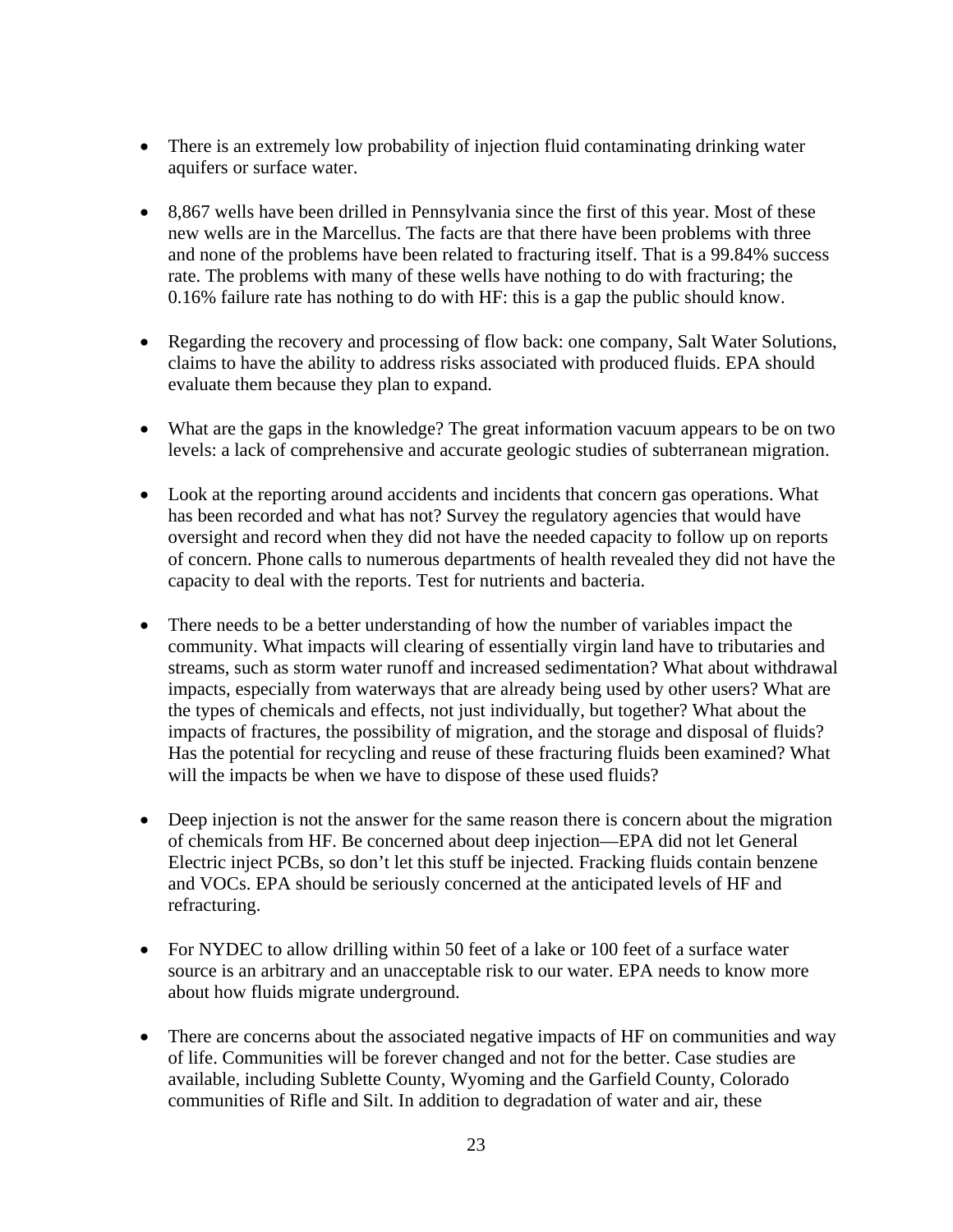communities have experienced massive negative community, economic, and social impacts, including massive industrialization, haphazard development, a boom-bust local economy, damage to roads and infrastructure, increased demand for already stressed local services, increases in the cost of living, escalating housing costs, and more.

- EPA should use all legal methods available to compel companies to reveal all of the chemicals used. Lawn care companies are required to disclose what they spray. Gas companies are excluded from regulations, so there is no level of confidence in their safety
- What endocrine disruptors do in trace amounts should be investigated. Water table effects need to be looked at. Five million gallons per frack times 32,000 wells equals, conservatively, 160 billion gallons from New York wells, rivers, and lakes. If it is drawn away and rendered unusable, this will undermine the economy.
- Industry would have us believe that HF is an exact science, but it's not. Their models lack the complexity of the real world. The Marcellus Shale is not a solid formation and the region has already been fractured over eons by natural forces. There are already natural fractures that can allow migration. Over the past 150 years, tens of thousands of conventional wells have been drilled, and many are abandoned and have been long forgotten. There are over 18,000 to 48,000 abandoned wells in New York State alone that offer potential paths of least resistance to drinking water aquifers. Will these chemicals never migrate into drinking water? Where's the proof? What really happens when a region as geologically complex as the Northeast is fractured and injected?
- The skin is the largest organ, it gives us separation. It goes both ways. Skin breathes and drinks in the surroundings. Human skins drinks what it is supposed to. People can be given bottled water for drinking, but they cannot be given bottled water to bathe or wash. If people shower or bathe with water that is contaminated with toluene or benzene or ETX, is EPA going to tell them this will not affect their hormones? That this will not be the cause of various cancers? All of the water about us needs to be treated as drinking water. What crops and animals take in as drinking water affects us and supports us in health or disease. The world as a whole has a lack of fresh clean water. Just because this region has much in comparison to the rest of the world does not allow us to pollute it. Life is water; water is life.
- In the few years HF has been done, there have been numerous cases of contamination. Way over a thousand cases of water contamination have been documented by courts and governments. Proponents say those problems have been human error; the technology is fine, but how do we eliminate human error and apply all of this technology?
- Disposal of waste fluid is fast becoming a complex and costly problem, even according to Halliburton. For years they spread waste fluid on the roads, but this does not fly when people realize what is going on. If causal dumping is prohibited and if—and this is a big if—illegal dumping can be controlled, this waste must be recycled or trucked off to treatment plants. However, treatment and recycling are still in their infancy and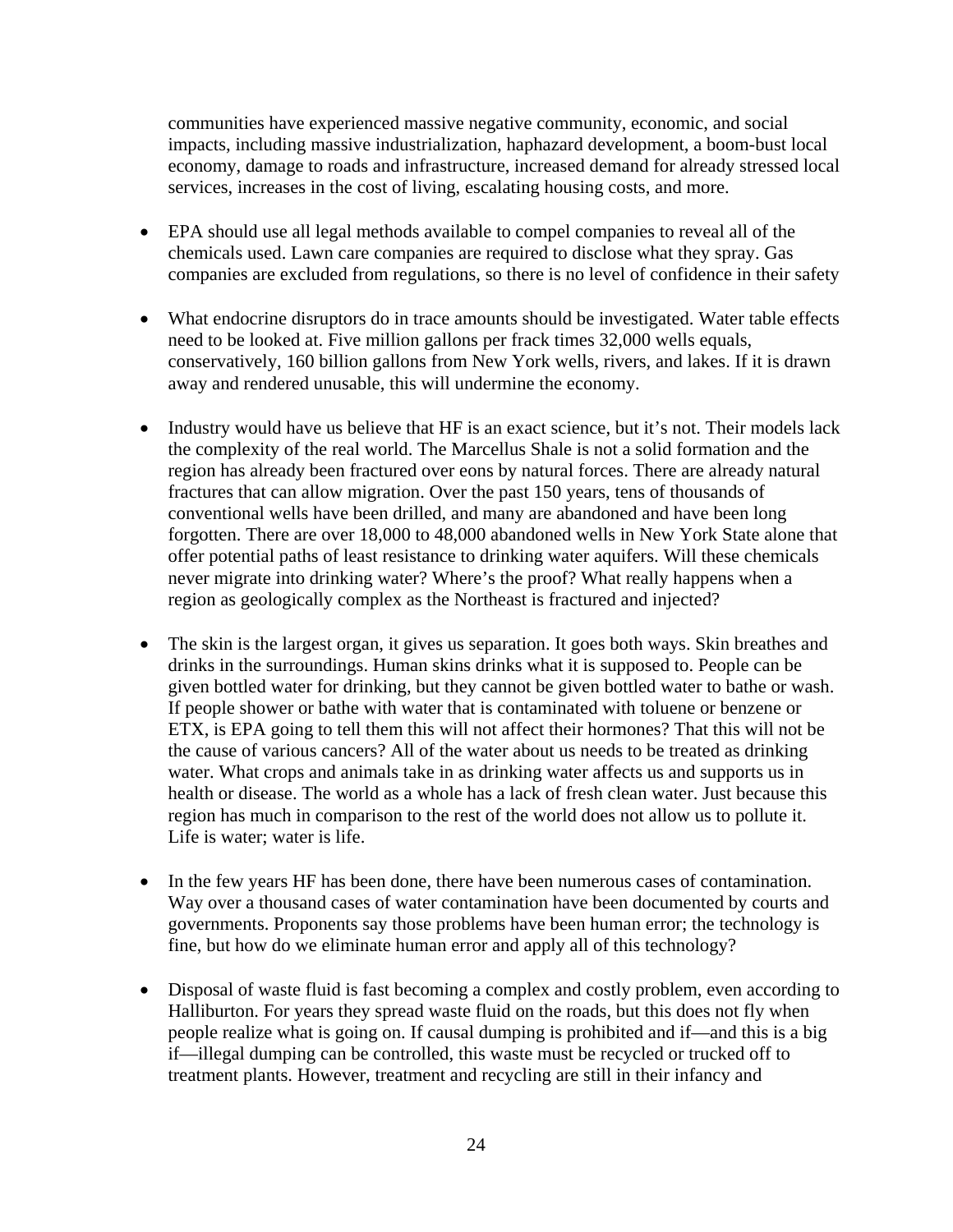expensive. There are no treatment facilities in New York ready to accept and process this waste.

- If the BP oil spill in the Gulf of Mexico has taught us anything, it is that accidents can happen—no matter how unlikely we are told they are—and when they do, they have the potential to be devastating. EPA needs to ensure proper techniques are used to prevent spills of fluids and gas leaking out of wells into drinking water, both now and in the long term, when the original company has sold or abandoned the well. In the event of a spill it is also vital that we know what chemicals are being used, and have been used in the past; something gas companies have been protected from sharing.
- Vertical wells have been fracked for a long time but that does not involve the injection of millions of gallons of chemicals or dealing with millions of gallons of wastewater like horizontal fracking. Vertical well technology is only about eight years old, which is much too short a time to know what is migrating up into aquifers. What would we look for? People may have to get sick in order to realize there is contamination, and this might not occur for a generation or two. Don't wait for people to get sick. Should our grandchildren be the canaries in the coal mine?
- A mayor thinks that EPA should also look at industrial byproducts like produced water and flowback, which are two highly toxic byproducts of fracking. There are too many unanswered questions regarding proper disposal. Should companies be required to test their workers for radioactive exposure? If the drilling equipment shows excessive levels of radioactivity, should it be deemed hazardous waste? How will companies ship massive amounts of such hazardous waste across state lines? How will the shipments be tracked for compliance and enforcement? How will we protect the workers that handle such waste and the communities where it is located?
- EPA should look at Otsego2000.com for additional information.
- Frack waste water can be purified to a drinking water standard or reused. The chemicals in frack fluid are 99.94% are water and sand. The other one half of one percent is basic stuff, like salt, barium, iron, calcium, and sulfates; these are not secrets.
- In New York State over 33,000 instances of suspected contamination have been studied and evaluated. How many have been linked to groundwater contamination from fracturing? Not one case has been linked in over 30 years, according to NYDEC—in 30 years and 300,000 investigations. There is nothing else in this life with this success rate. NYDEC has been looking at every conceivable scientific document available for two years.
- High volume, high pressure HF may actually increase our carbon emissions. This is a huge gap in our knowledge. This should be EPA's highest priority: the true cost in greenhouse gas emissions. In the Barnett Shale, the emissions from daily drilling activities are roughly equivalent to a 1,500 MW coal-fired power plant. Based on this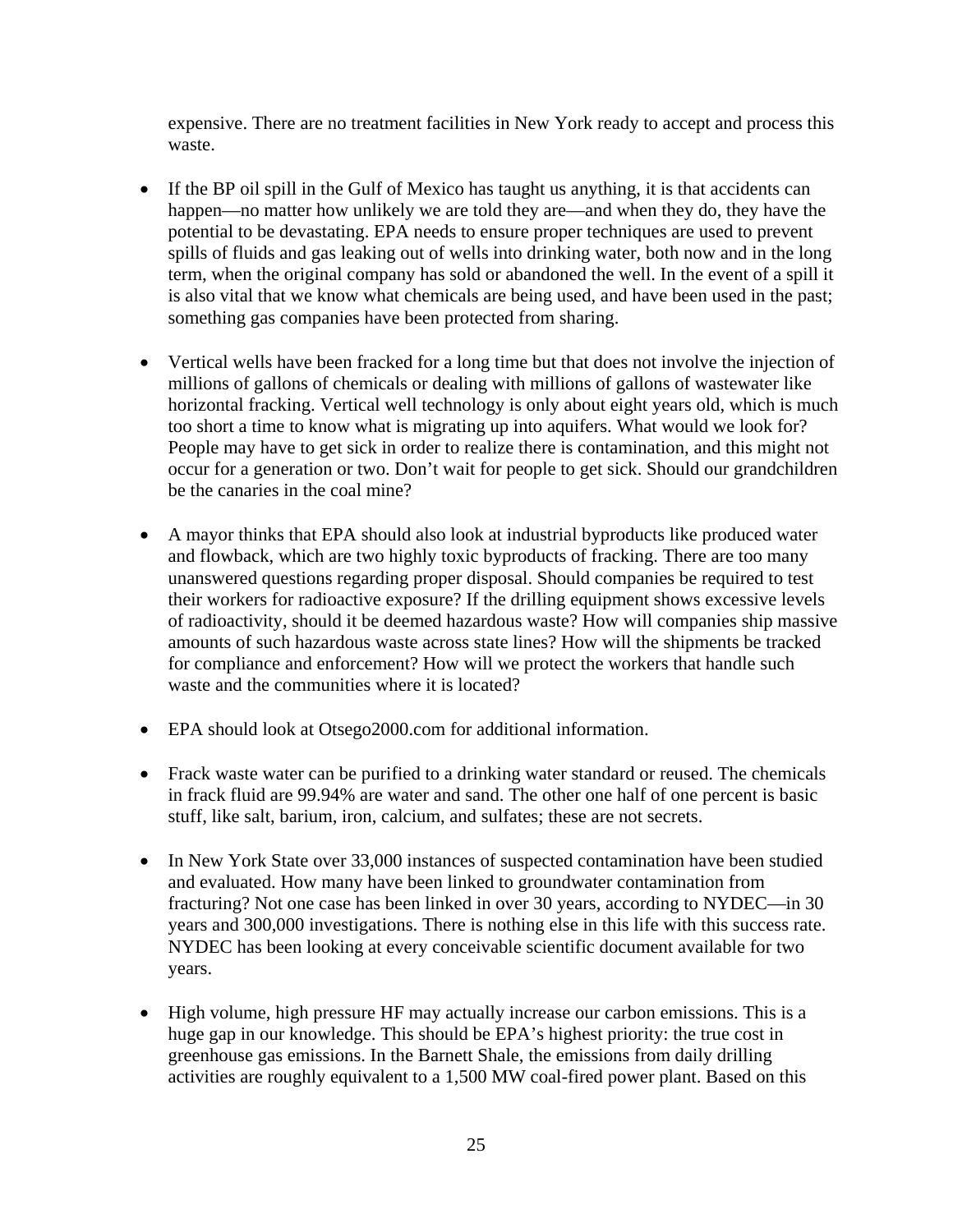figure, there may be an additional 2.3 billion tons of carbon emissions for 30 years of drilling.

### *EPA's Hydraulic Fracturing Study: Case Studies*

Comments from the public regarding case studies to be conducted during the study are as follows:

- Case studies should be conducted right here in New York and Pennsylvania, taking into account difference in safety requirements in each state. Everything we do has risks; balance the risks and the benefits.
- EPA should study recent events in Pennsylvania.
- A commenter was glad that EPA is emphasizing individual wells. Near their home, there are 3,000 people and all on private wells or surface waters within zones that casings would need to protect. EPA should see how toxins introduced in the fracking fluid are moving through the food chain since livestock also drink the water.
- EPA should study five or ten sites with different geologic, geographic, social, and economic settings. Make unannounced visits to well sites at different stages to see the real practices, and not best practices, in action.
- The Pennsylvania Land Trust Association identified 1,435 violations by drillers in 2.5 years, the vast majority of which affected or could have affected the environment.
- Fractures can pollute water for 100 years and the fractures cannot be plugged. It is obvious that this happened in Dimock, Pennsylvania. DEP shut down gas wells for polluting 14 water wells. Far more than 100 polluted wells have been reported across the country. Last March, 8,000 pounds of drilling mud slid off a pad and a newspaper reported that DEP took samples to determine a proper disposal method. The chemicals should have been posted at the site.
- Pennsylvania should post the location and knowledge of every well that has been contaminated by HF. Everyone needs to know that and the 10 or 15 most critical scenarios.
- EPA should look at sites where problems have been identified. It is absurd to partner with a gas company and study a new site. First; it doesn't appear that water contamination is a problem at every site. Don't partner with gas companies because then they will be especially careful. Disposal of fracturing fluid is especially harmful. EPA should inventory as many sites as possible throughout the country and catalog the complaints, even if the evidence collected is anecdotal, to give an overall picture of the issues.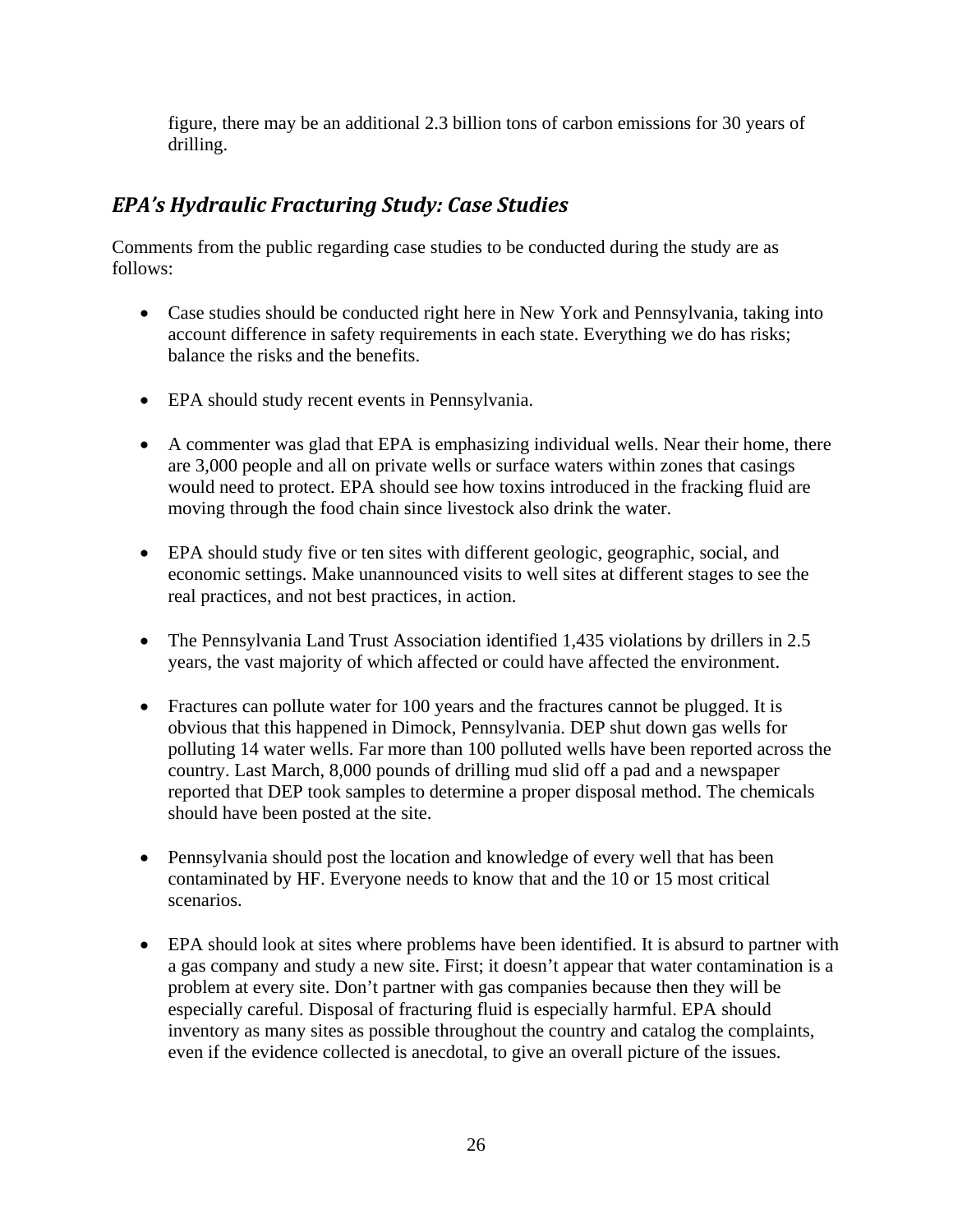- EPA needs to get their arms around the issue fast. Revisit the 1988 study that lead to the exemption of production waste from the Resource Conservation and Recovery Act (RCRA). The Inspector General needs to resume its investigation into the potential mishandling of information in 2004.
- Investigate the reports of contamination in Pennsylvania.
- There has not been a single instance of contamination of ground water or surface water. In fact, in all the industry's records, there has been no actual, factually-supported contamination due to HF.
- One commenter noted the growing number of water buffalos near her town, which also has several cases of methane migration. EPA should look at Towanda. When the commenter asked someone with a water buffalo what they were going to do in winter, they didn't know.
- A citizen of Bradford County, Pennsylvania, where a relatively large number of gas wells have been drilled and tracked, related problems the area has experienced, including four instances of contamination of water wells adjacent to the drilled and fractured gas wells. In April, a well near Spring Lake was contaminated. More recently, water wells on Paradise Road showed strong signs of contamination. According to the DEP, there have also been leaks and spills in Bradford County from drilling pits, which contain drilling cuttings, drilling mud, and oil and grease.
- EPA should study Rifle, Colorado and Bainbridge, Ohio.
- Focus on what's happened in Dimock; look at the Pennsylvania DEP's findings from the Cabot wells. They provide a summary of what EPA will need to address. From a sample of 63 wells, 39% had surface problems, like spills or diesel in the creek. Eight of them had casing failures, which is what happened in the BP Deepwater Horizon failure.
- There has never been an instance of fracturing contaminating water; this claim is based on a narrow view in which only the technology and very instance of fracturing are considered.
- Investigate Fort Worth, which has 1,000 gas wells within the city limits. These wells have been drilled since 1999 with the current horizontal fracturing technology. More importantly, the health indices measured by the National Institutes of Health indicated that health has actually improved, contrary to what might be expected.
- An environmental group compiled a report that documents over 100 case studies around the United States where state and federal regulations have demonstrated that gas wells are the known or suspected causes of contamination to drinking water. Talk to landowners in Pavilion, Wyoming and Bainbridge, Ohio, and Dimock, Pennsylvania. These are hardworking Americans that didn't ask for water contamination, but that is what they got.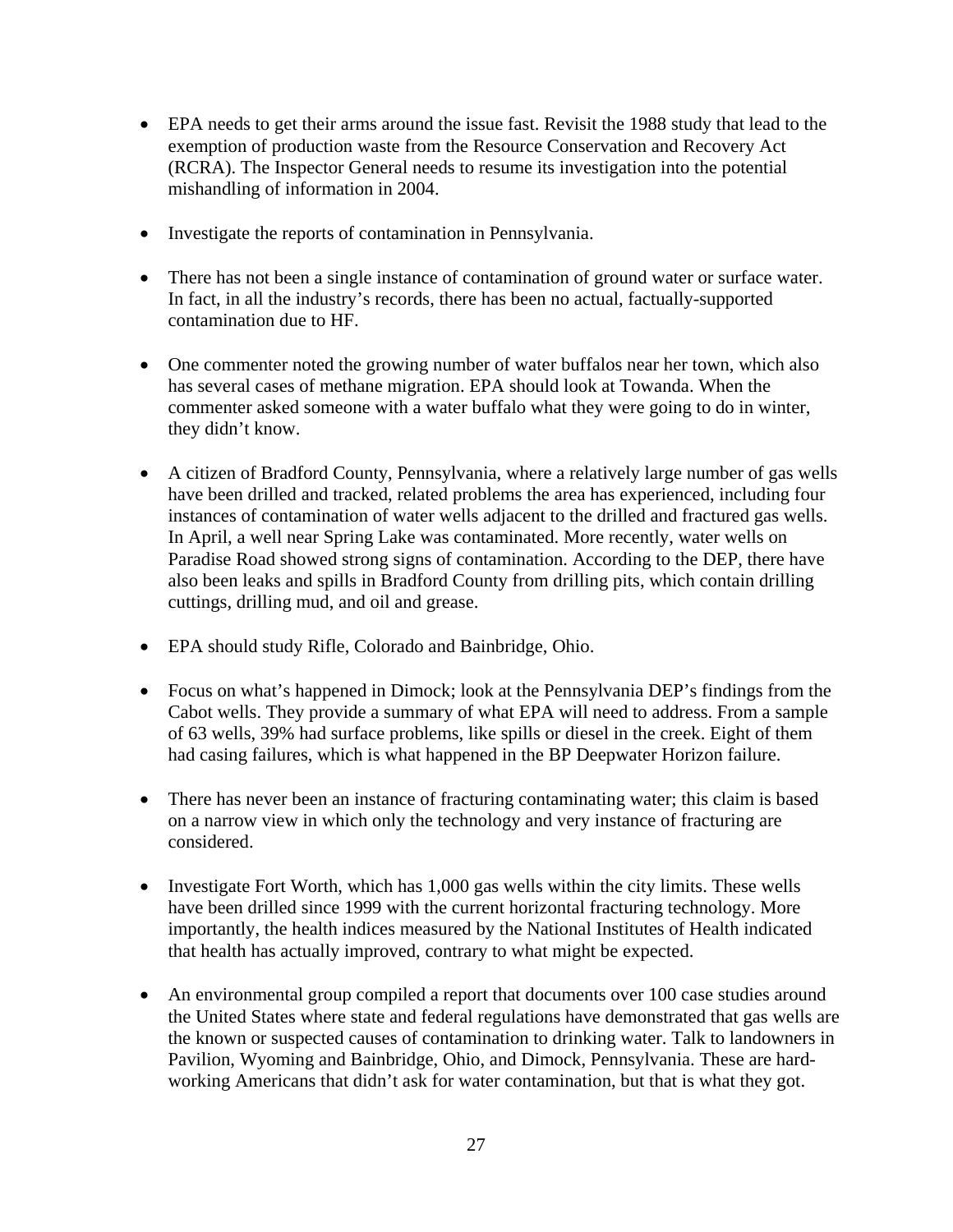- There are wells going dry in Towanda that are not even adjacent to drilling sites. Make this location part of the case studies.
- EPA should look for water samples taken for other purposes to retroactively to establish a baseline. Sometimes samples are stored and old surveys might be available. For example, in some places when people want to sell a house, homeowners take well samples to prove the quality of the well.
- The Barnett Shale has established this technique, even in heavily populated areas. Look for that historical information.
- In the Marcellus Shale, in the northwest corner of Pennsylvania and the Northern Tier, study current and developing practices.
- EPA must look at communities that are already impacted by gas drilling and include these in the study. To see impacts, EPA needs to look where these processes have already been used and damaged the environment, air, livestock, and lives. Truly, this is the heart of the matter. If you don't look where damage has happened, does this mean there was no damage?
- Conduct at least two case studies in Pennsylvania, looking at the cumulative impact of what happens to aquifers, streams, and rivers when forests and other natural areas are cleared for access roads and pipelines, and at the effects of storm water and runoff in highly sensitive areas, especially in areas where there is storage of HF chemicals.
- EPA must get out into the field where HF is now taking place to see HF operations first hand, including well drilling, stimulation and well completion. During these visits to well sites—some of which should be surprise visits—EPA must involve local citizens and consult nongovernmental organizations about how drilling operations are impacting local communities.

## *Regulating Hydraulic Fracturing*

Comments from the public regarding regulation of hydraulic fracturing activities are as follows:

- Laws protecting our public health and environment, and the regulatory apparatus needed to enforce these laws, needs to keep pace with ever-changing circumstances. This includes the unconventional, harm-causing drilling technique known as high volume HF.
- HF should not be exempted from environmental regulations. It is wrong and dangerous to grant industry wholesale exemptions from our country's most important public health laws.
- EPA should mandate that drillers provide a list of chemicals and their concentrations and the formula mixtures that are going down in the hole and what is coming back up and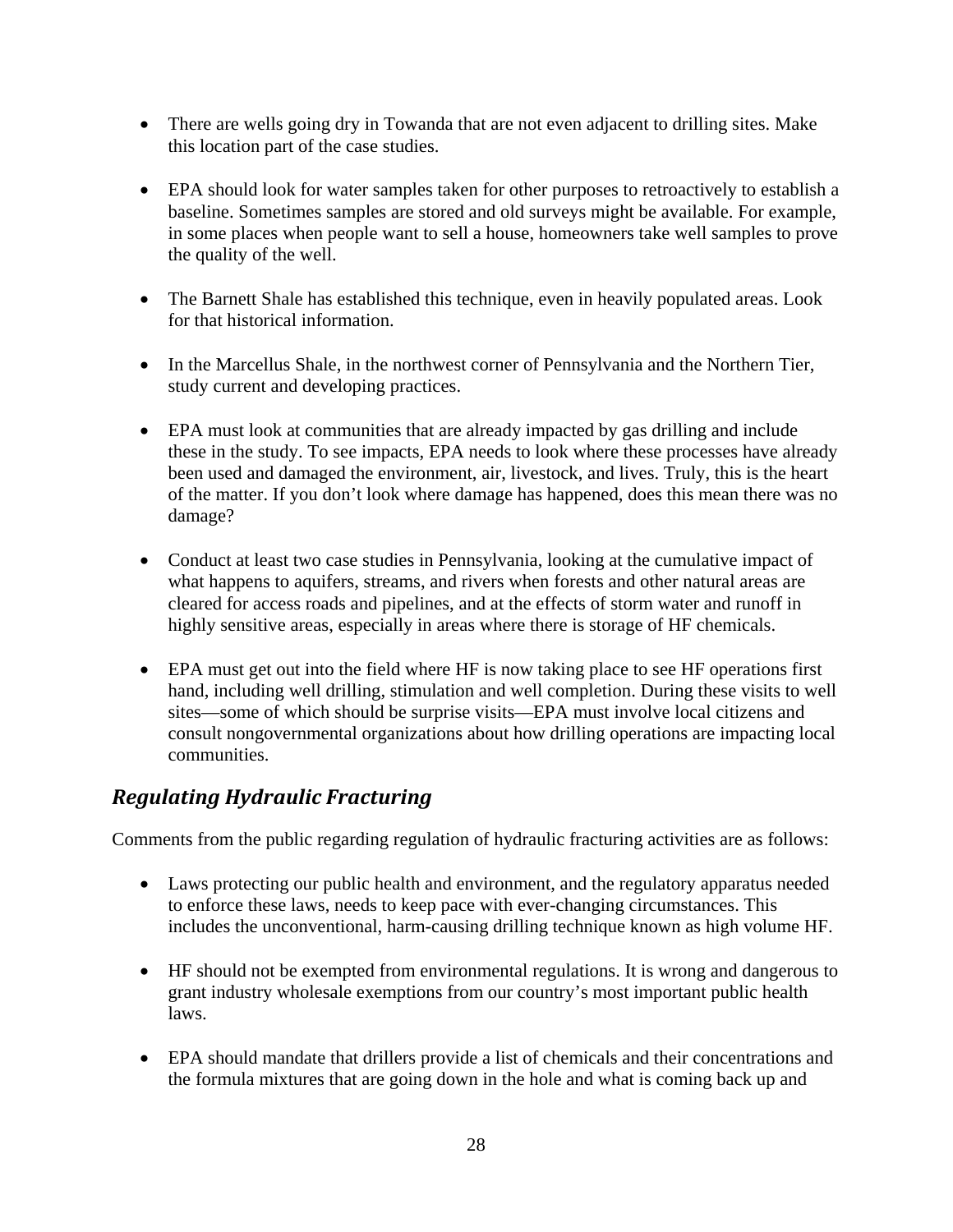being hauled away in tankers. The dose makes the poison and interactions among toxins are critical to any assessment.

- A closed loop system should be mandatory.
- In 1971, the Safe Drinking Water Act was signed by President Nixon; in 2005 President Bush signed legislation that exempted HF from the Safe Drinking Water Act. Clean water is a God-given right; please protect it for us.
- The problem underlying most of this is the intense economic pressure brought to bear by the immense riches potential in the Marcellus Shale. Impoverished governmental bodies, insufficiently manned regulatory authorities, and private citizens who have struggled economically for years are all consciously or unconsciously impelled to overlook and ignore the negative effects of the gas drilling.
- Technology is improving every day and New York State has been studying HF for over two years. When their study is released there will be no stricter regulations anywhere in the world. Their new standards will only help to improve the process. EPA should consider adopting these new regulations.
- In order to protect drinking water, restore all protections and federal regulations to the process of HF.
- There are no regulatory provisions in place to protect us from the destructive chemicals and there is no proper or safe way to handle the wastewater. Both EPA and NYDEC are not properly staffed to adequately monitor this, and it's impossible to stop every chemical from entering the water supply. There have been more the 1,400 violations from gas companies since January 2008 in Pennsylvania alone.
- A commenter personally observed over 20 large tanker trucks withdraw water from a river during drought conditions, and they suspected illegal withdraws. The applicable permit is inadequate, since 1,000 gallons per minute can be removed from the river even if there is no water in the river.
- The country needs domestic energy and the area needs jobs; we must move forward. Following the industry's best management practices and regional, state, and federal regulations, we can move forward to once again make the Susquehanna River Valley the valley of opportunity.
- Technology (e.g., closed loop) is available today that can allow for safe HF. NYDEC's draft SGEIS regulations will be able to protect the environment.
- Fracturing is proceeding nationwide in the absence of comprehensive, sound regulations, threatening drinking water for countless communities. A good study has the potential to vastly improve understanding and state and federal policies.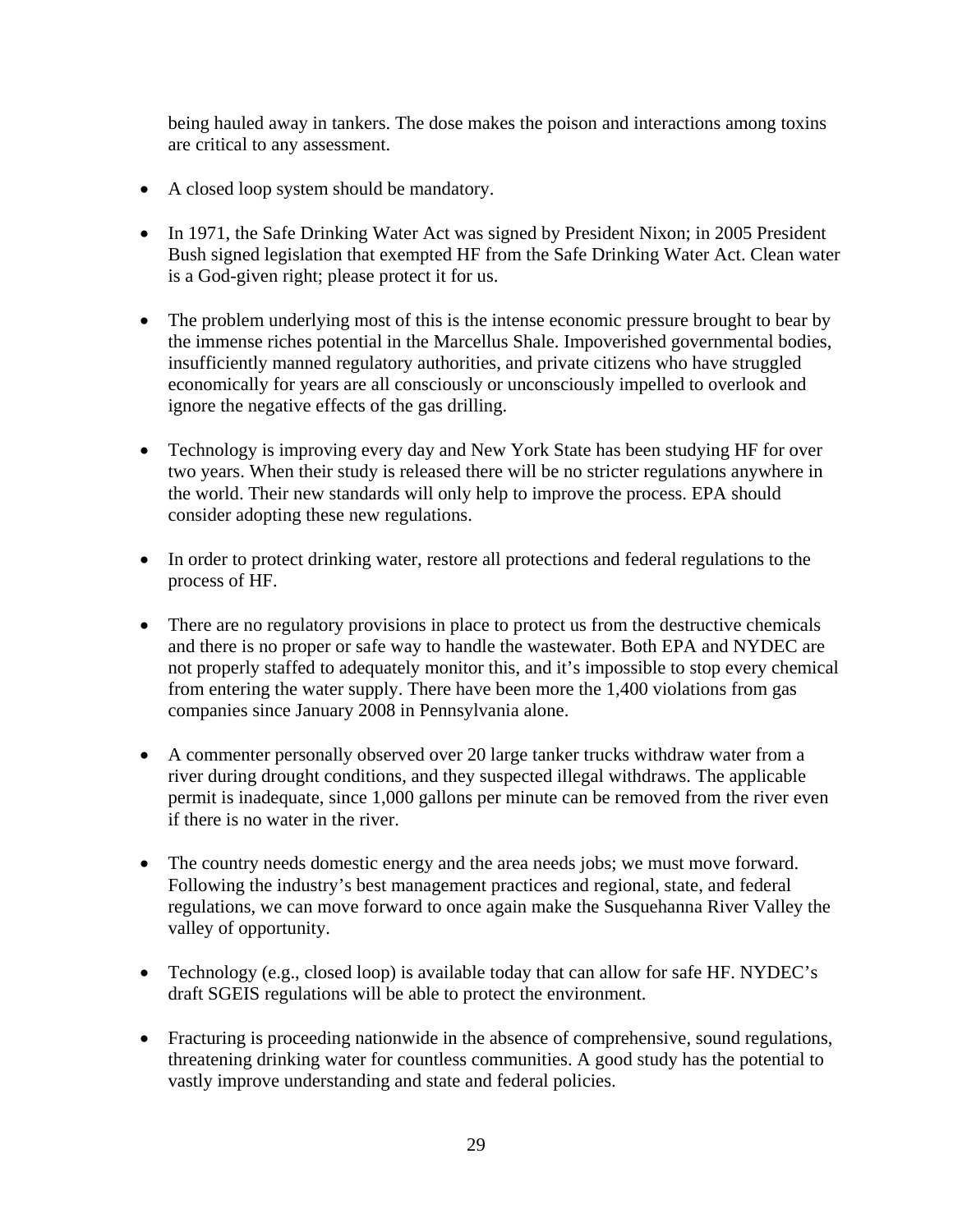- Tens of millions of Americans' water is at risk, federal regulations have been stripped away, and there is little state protection in the form of regulations.
- States are well equipped to regulate this industry.
- Pennsylvania and other states should continue to regulate operations within their borders to protect resources as they have done for the past 100 years.
- Only EPA can properly investigate and regulate this practice.
- A speaker observed ten seconds of silence, to represent the lost sounds of children's playgrounds, migratory birds and animals, university professionals attracted by the quality of life, farmers growing sustainable produce, the tourist coming to see the sights, and the clean water flowing from wells shallow and deep missing from this industrial wasteland associated with the proposed drilling if it is allowed to proceed with the proposed level of exemptions from oversight.
- The top priority should be to provide energy in a safe, technologically sound way with the least possible impact on the environment. EPA should work in cooperation with other federal and state governments to develop design standards, recommended practices, and guidance documents that will improve operational integrity and regulatory processes across the board.
- New York State has the best regulations in the nation and can regulate the industry. The State intends to preserve the environment while promoting clean energy growth.
- In 2004 and 2005 the rules and regulations protecting drinking water from these practices cause were stripped and the industry was able to run amok. Now we are trying to catch up. EPA needs to get out ahead of the curve, setting rules and regulations for industry to follow.
- An elected official is working closely with New York State NYDEC on an update of the SGEIS for horizontal drilling and high-volume HF to develop the Marcellus Shale. The moratorium should remains in place while comprehensive peer reviewed studies are conducted on topics such as drinking water quality and cumulative impacts. New York is demonstrating its long-standing commitment to the environment in the approach it is taking. A study at the federal level aims to provide national guidance on the topic of hydraulic fracturing. In some ways, New York is ahead of EPA in its study of the same topic. It's possible that NYDEC's research could be useful in EPA's own study at some point. Hopefully, New York State will stay in communication with EPA as this process moves forward.
- The composition of frack fluid is an issue of long-term public health and emergency response. Simply stated, the composition should be disclosed whether or not Congress passes the FRAC Act. Some companies have already done this. NYDEC already requires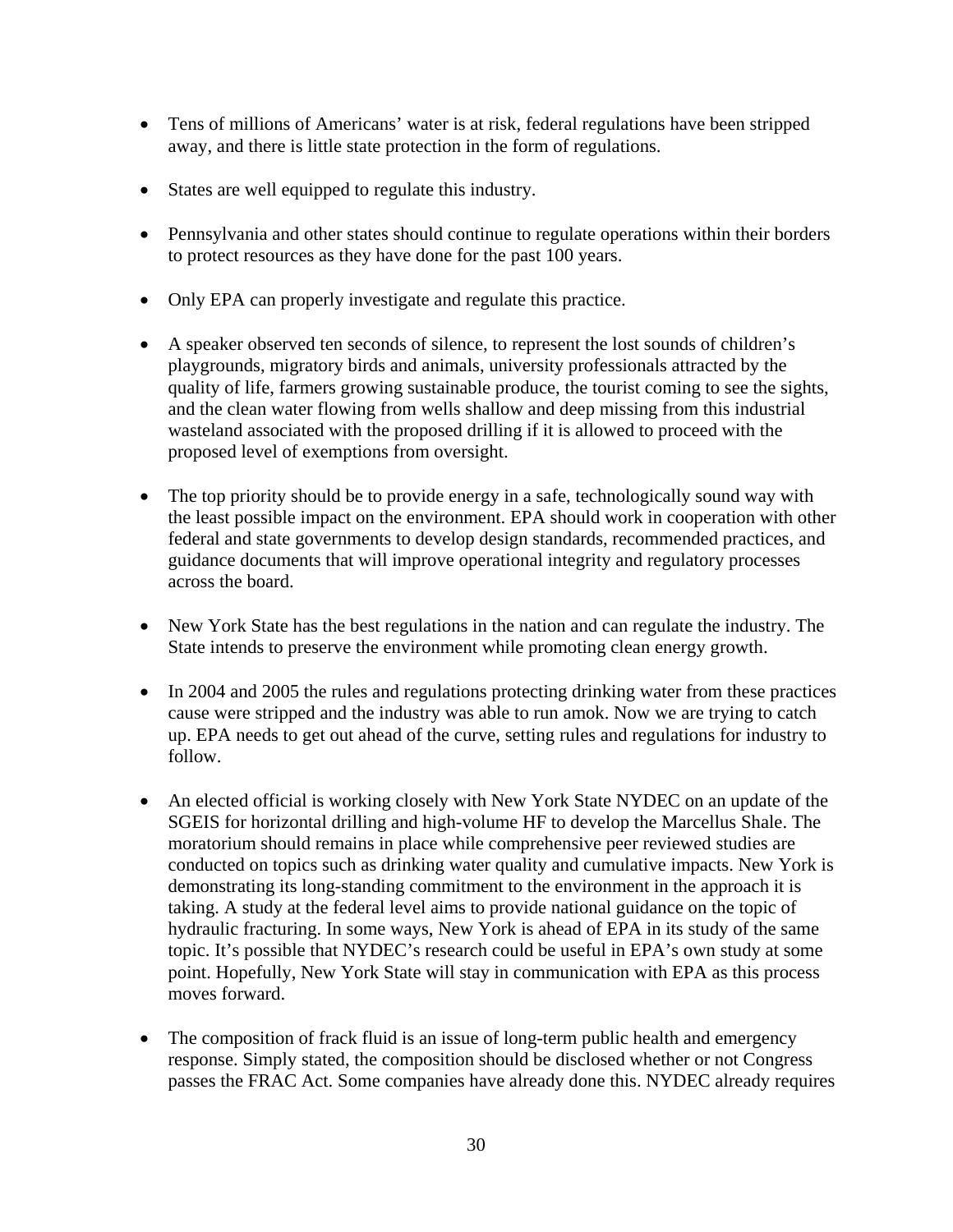disclosure. EPA should not become bogged down in an issue that is already being resolved.

### *Hydraulic Fracturing – General Comments*

General comments from the public regarding hydraulic fracturing are as follows:

- The 2004 EPA study that focused exclusively on coal bed methane deposits in the South was, in many ways, misleading and incomplete. The conclusion that fracking posed no risk to water supplies was contradicted by in-depth reviews by independent experts and an EPA whistleblower, as well as by some of the study's own findings. Additionally, the outcome was heavily influenced by non-scientific political appointees in the prior administration.
- In 2004, EPA studied the risks from HF in coal seams. This detailed study concluded that there is no significant threat to ground water aquifers. These areas are within hundreds of feet of aquifers, so it seems almost certain that fracturing of Marcellus and Utica Shales, thousands of feet below aquifers, would lead to no contamination.
- This issue is complex and emotional. Based on this science, HF does not contaminate groundwater resources. Nothing is perfect. Driving is not perfect but we don't give up our cars.
- Despite all of the recent innovations and intentions, the fact remains that we still need conventional fuels for the foreseeable future. If the resistance to HF is driven by a "not in my backyard" mentality, then where should our fuel come from? More wells in the Gulf of Mexico? More coal mines in West Virginia? Shipping in more oil? More nuclear power plants? Can Pennsylvania and New York afford to turn down the opportunity for these 280,000 new jobs? There are no sources of energy that do not come with new costs, and HF is no exception. Natural gas from HF can help wean us from foreign oil and provide a bridge to cleaner fuels. Please let science and facts drive this study.
- The study must be driven by facts and science, not politics and emotions. There are intelligent people on both sides. Sanctity of nature is important and something that nobody should take lightly, but it is important realize that this nation needs a great deal of fossil fuels. To suggest otherwise would be less than honest.
- There is substantial public concern over the use of HF. Any incident associated with oil and gas operations is one incident too many. EPA's ongoing scientific review of fracturing technology and its potential relationship with and impact on ground water resources is important.
- EPA must live up to its name. People's lives are at stake.
- The only refrain from those who want to speed up the gas play is "We need the money." While the desire for economic improvement is understandable, in the absence of a strong regulatory framework short-term, it is inadvisable to sacrifice public heath, waterways,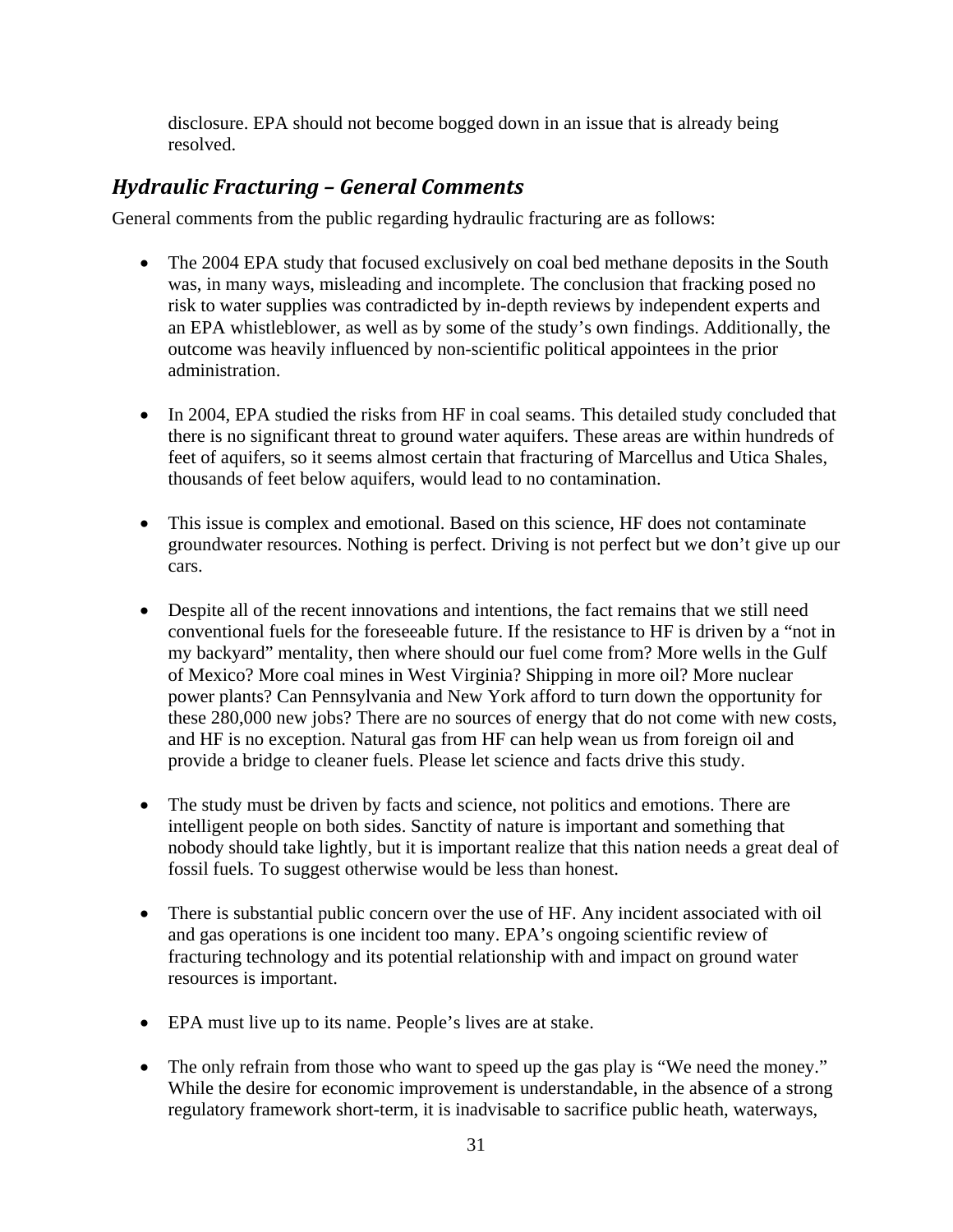and communities for the financial game of some. Twenty years from now we will look back at this pivotal moment with either pain or comfort. Consider all factors and make an intelligent and meaningful decision

- Natural gas is not the clean, green energy of the future—that couldn't be farther from the truth.
- A landowner's group is pro-clean energy and pro-United States energy independence.
- Drilling is safe and will bring financial prosperity to New York State. Look at the evidence from Pennsylvania and Wyoming, places where drilling has been allowed to proceed. Taxes from gas benefit taxpayers, reducing property tax. All homeowners and business will benefit.
- Special interests groups and politicians are promoting fear. They made a movie with flaming faucets, even though the footage is from an area where this can be a natural phenomenon. Dunkard Creek was blamed on HF even though the real culprits were the coal mines. They are quick to blame HF for contamination in Wyoming, even though other sources are the more likely culprits. HF has a long safety record. Close to a million wells have been fracked with few incidents. Until renewables are viable, natural gas is the safest, cleanest source of energy. Rich people do not want gas drilling or economic development in their backyard. They do not obstruction of the scenery from their vacation homes. They want to fish and hike without seeing anything but trees. They have no concern over how people make a living.
- Everyone has rights whether they own land or not, and that's been left out of the discussion. The context of this study is important.
- Remove the appearance of EPA bias from the study: the Web site and literature both repeat, "Natural gas plays a key role in our nation's clean energy future and the process known as HF is one way of accessing that vital resource." This does not sound like the starting point for an unbiased scientific study. EPA should promptly remove that language to ensure public faith in EPA's efforts.
- EPA should disclose their standard for eliminating or dealing with toxic chemicals in the United States, as the EPA Web site says that the preferred way for disposal of hazardous wastes is deep injection. HF is on par with deep injection.
- HF involves injecting chemicals into the ground and is inherently and indisputably dangerous. If EPA employed the precautionary principle, this practice would not be going on today. This study is long overdue.
- We should all come together to move forward in a positive direction. If this can be done right, it will be for the betterment of all Americans. There are towns in New York State where people do not have food on their table. Landowners are being forced to lose their land.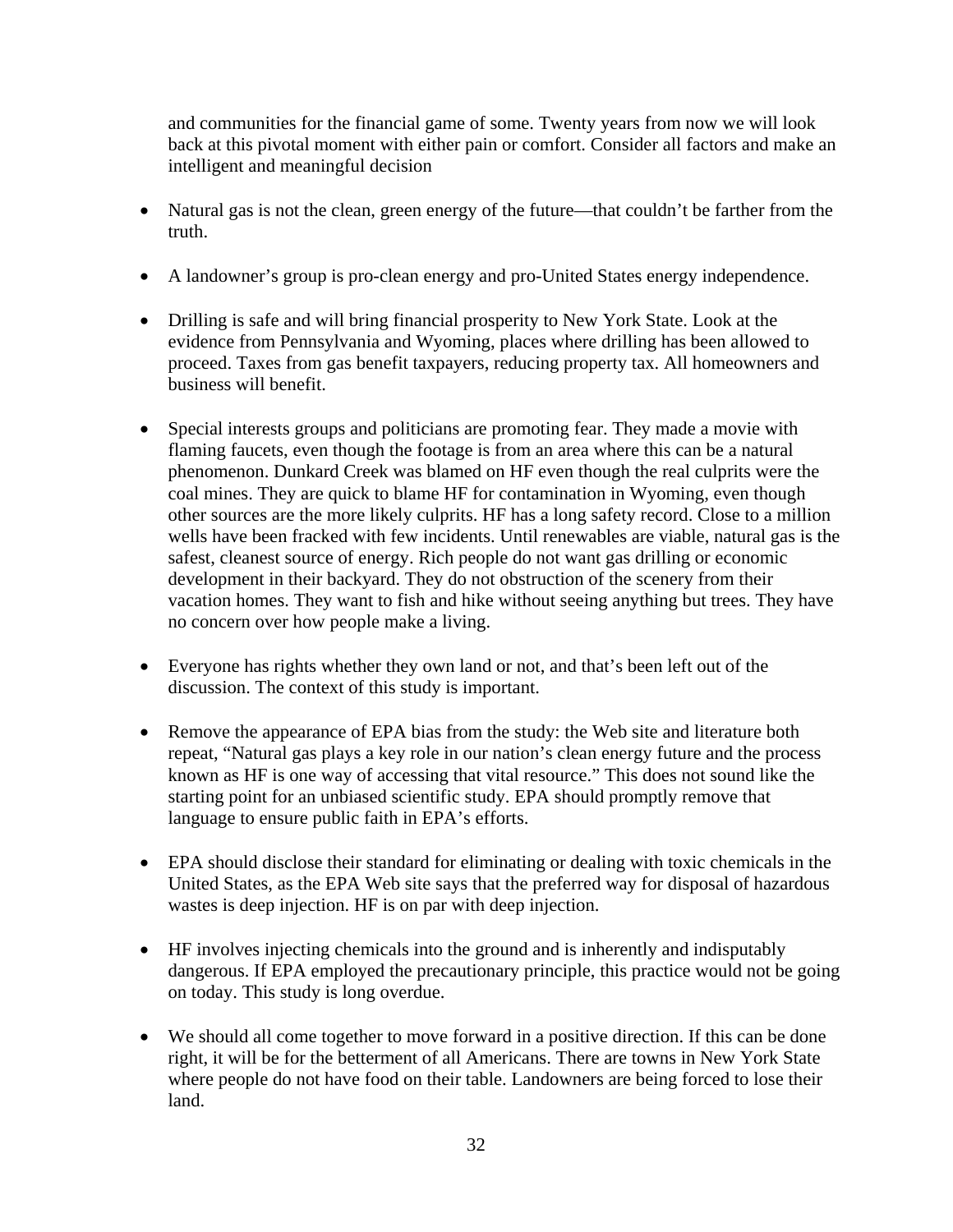- Billions of dollars of economic impact are at stake, but economic gain does not have to come at the price of environmental protection. EPA has already repeatedly concluded that hydraulic fracturing is safe. Numerous reviews have shown that HF has already withstood the test of time and scrutiny. EPA's new study will reach this same conclusion armed with science and fact and in an expedient way.
- A newspaper wrote that "Residents and municipal officials are trying to balance the benefit of money and jobs with the right to clean water and air." What is this economic callousness, to balance the clean wind and clean air benefits of everyone against potential for benefit to a few? This is the most basic right—more basic than the right to vote, the right to a democracy, the right to an economic system. The most basic service we ask the government to provide is the right to live healthy, productive lives. This is the most basic right. The bulk of the money goes to energy companies, not states, increasing costs for water treatment, infrastructure, and health costs. Most of the high-paying jobs go to people that are out of state. There might be some jobs for vendors who service those who have the real high-paying jobs. All this will last for five years per well site, but the polluted water and air will remain for generations. Look at the real science and fact. EPA is not the Energy Protection Agency; it is the Environmental Protection Agency.
- Industry is selling a bill of goods that they cannot back. Look before you leap.
- Fear makes for bad policy. HF fluids have been the subject of considerable misinformation and distortion, which leads to fear. A scientist suspects that fear of these additives is the main reason why EPA is planning his study, not the actual risks and impacts. The study will not undo the fear and myth that surround HF today. This is an opportunity to educate and inform and correct misinformation. If EPA does not use their resources to reframe the conversation, this study, like all others, will be rejected and we may never see the full benefits of shale gas in this country.
- Energy is life. It is the key to our civilization, progress, and future. Water is a resource.
- Help the United States move forward with clean, friendly, natural gas.
- Water is wasted on golf courses in the desert and consumed by cities and suburbs. Thirtyfive million gallons of water leak out of the New York City water system every day and people shrug their shoulders. Where is the outrage or concern for that?
- High-volume HF builds wealth, saves jobs, and creates hope. It preserves and protects our ability to prosper. Solar panels and windmills cannot and will not meet today's energy needs.
- The ethics of big gas and oil is not a way to cure the recession.
- Kids deserve a safe place to live in a true democracy that relies on the wisdom of individual people, not a "mock-racy" governed by corporate interest. Little people are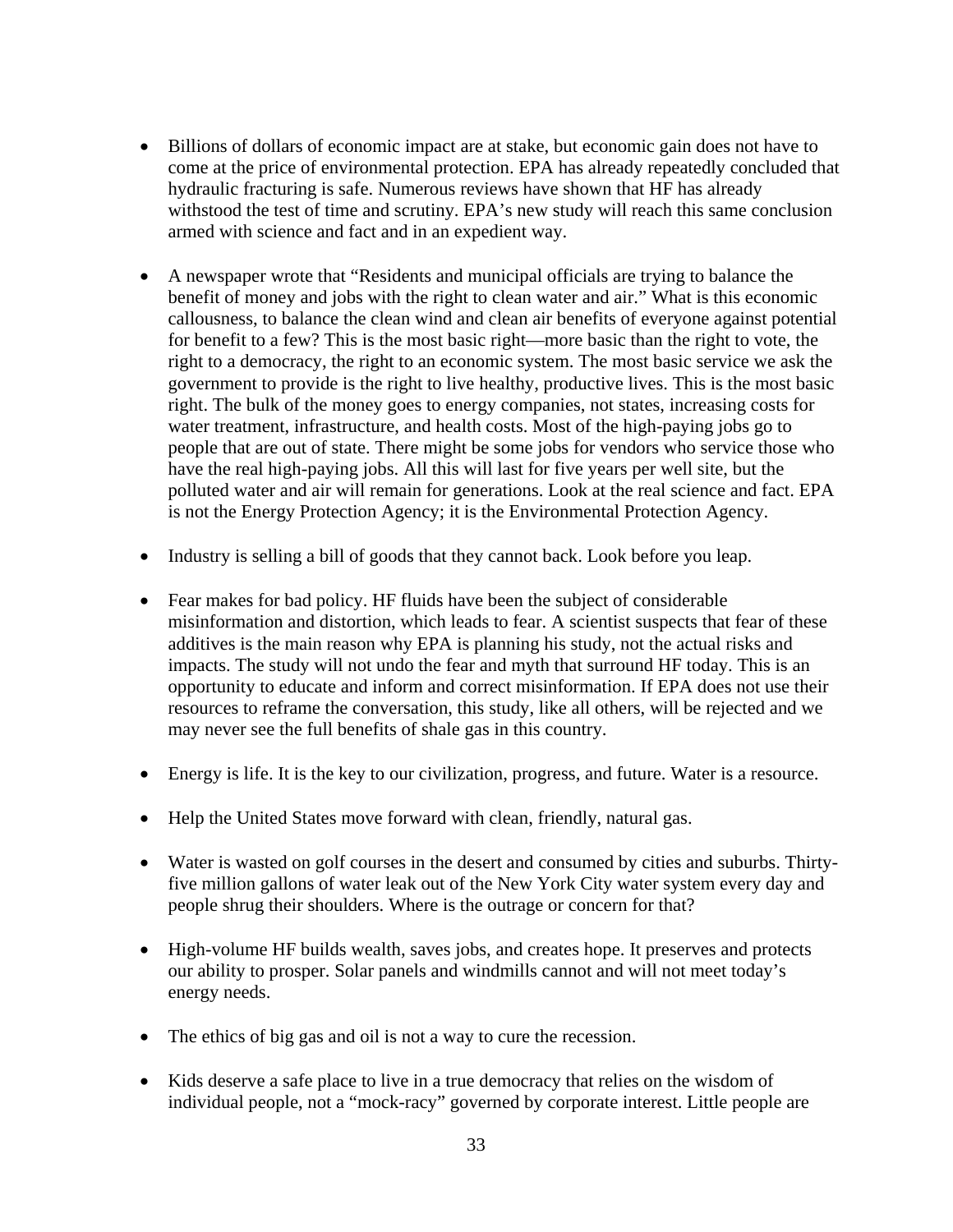most in danger when big people are behaving badly. People are gullible when they are scared, and everyone is scared over the economy today, so everyone is dangerously gullible. Does EPA really think foreign-based conglomerates would treat us better when banks and firms here were willing to screw everyone?

- This technology is crucial to gaining access to clean-burning and domestically abundant natural gas, which will help meet energy needs for generations of Americans to come.
- True environmentalists are pro-responsible drilling.
- We don't want to trade water for gas.
- We already have a glut of natural gas on the market today. We know the harmful effects of HF. The destruction of land, water, and air quality, and hazardous health issues, do not make for good economics.
- A common argument against HF is that it will deplete our water supply. Meanwhile the Delaware Aqueduct continues to leak 35 million gallons of water every day. That's a billion gallons a month. Since 2001 over a hundred billion gallons of water have simply leaked away.
- HF has been a safe and proven technology that has been used successfully for 60 years. There has not been a documented case of ground water contamination from HF. As EPA moves forward, let the science and engineering determine the form of the study and not the misleading information that has been written on the Internet blogs.
- Natural gas is touted as a green source of energy that emits less  $CO<sub>2</sub>$  when burned, but obtaining it causes the emission of significant amounts of heat-trapping gases during exploration and drilling. Compared to conventional extraction, even more emissions are created by high volume HF. This is only part of the story. Natural gas is composed of methane, a potent greenhouse gas. During extensive HF operations, unburned methane leaks directly into the atmosphere as well as into ground water, where it returns to the surface to bubble further into the atmosphere. Methane is a far more potent heat-trapping gas than CO2. According to the 2007 Intergovernmental Panel on Climate Change (IPCC) report, methane has 72 times the heat-trapping potential of  $CO<sub>2</sub>$ . Its lifetime in the atmosphere is 15 years, during which the planet will pass or not pass crucial tipping points which will determine the future path of the plant. James Hansen lists six especially damaging methods for extracting fossil fuels, including using HF to extract every last bit of gas. There is nothing remotely climate friendly about natural gas from hydraulic fracturing contrary to industry claims, especially when considering the widespread deployment of HF.
- Make sure it is good science and engineering in this study, and not politics. Don't let elected officials override sound science because it does not fit their agenda. They only care about keeping their positions. Let the facts call the shots on science, not the politicians. Any task can be completed safety if it is understood from a technical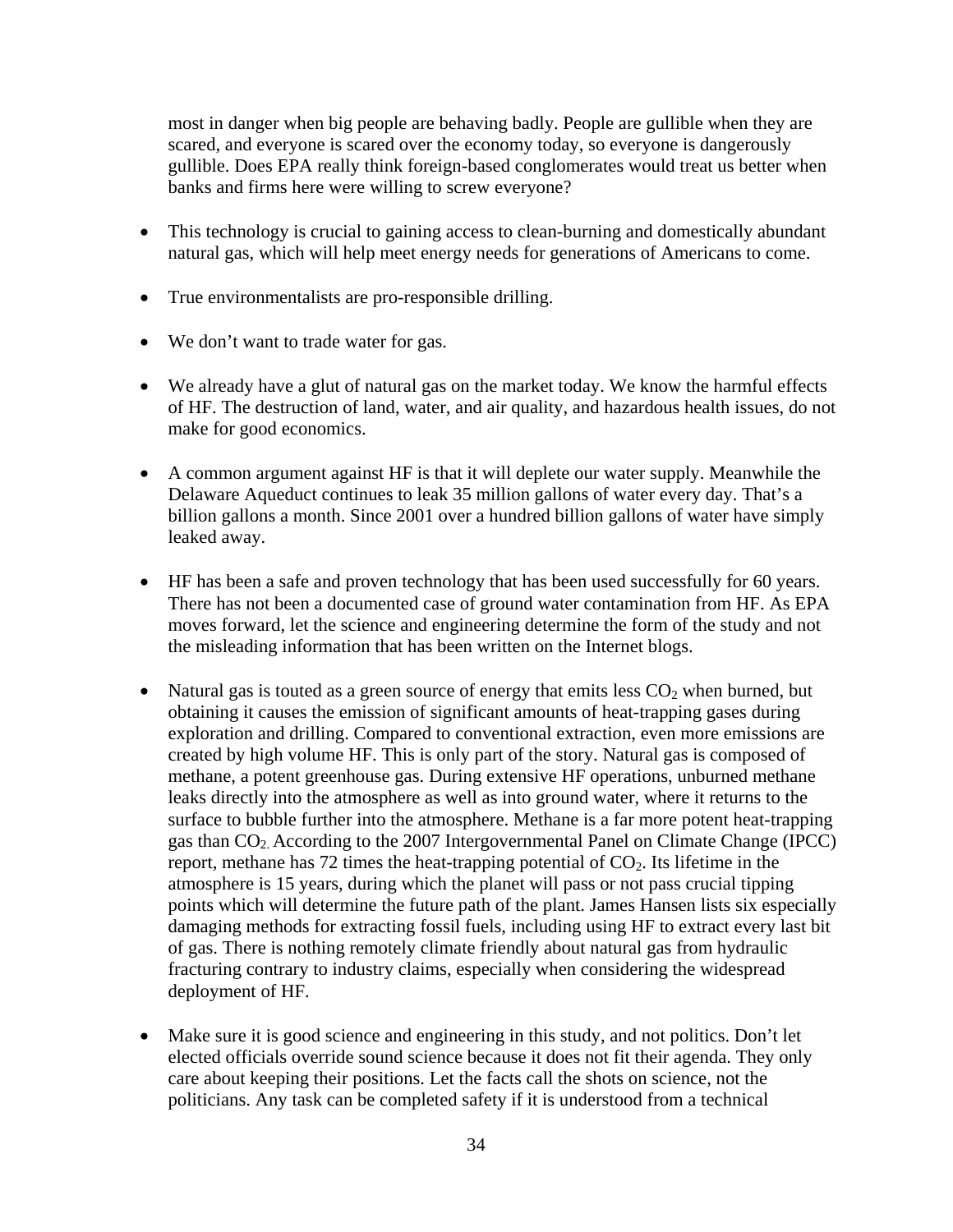standpoint and the person in charge demands and checks that it is done correctly. It sounds simple, but it is difficult. Don't trust the jaded science and propaganda used by both sides of this issue. An objective analysis will get us to the right conclusion.

- The anti-drilling crowd says we need to switch to green energy, but we are not ready to replace the 85% of our energy that comes from fossil fuels for some pipe dream of green energy. And how green is it really? President Obama has given hundreds of millions of dollars to geothermal projects even though geothermal uses the same fracturing technology. Who has a greater stake in the protection of our local environment? The landowners or MoveOn.org?
- The study may not be needed, as oil and gas companies have used fracturing since the 1950s.
- Several newspaper accounts from the late 1800's (before HF existed) that documented methane contamination and other water quality problems relating to drinking water wells in Pennsylvania. Pennsylvania residents have also experienced methane migration, where no HF is occurring. Methane often occurs naturally in ground water and wells in shale gas regions and that the color, taste, and smell of water can be affected by sulfur and iron naturally occurring in water.
- If each well has five million gallons, then hundreds of billions of gallons or trillions of gallons of toxic fluid will be injected. 80% or 90% will remain underground as a threat for decades to come.
- For a county of 40,000 people, the lease money will bring in approximately \$80 million dollars, the equivalent of 2,000 jobs paying \$40,000 each. Energy is a national security issue and we have the opportunity at hand to produce much more energy in our nation and cut our dependence on foreign sources.
- By developing our natural gas reservoirs we can greatly reduce the pollution of our environment. Coal is our primary fuel for producing energy in the United States and a study released last week by the Clean Air Task Force out of Boston found that health problems related to coal use cost over \$100 billion yearly in the United States. The study estimated that coal-fired power plants will cause 13,500 premature deaths nationwide this year.
- The 21<sup>st</sup> century is the age of water, and the  $20<sup>th</sup>$  century was the age of oil. Lack of access to clean, safe drinking water kills a child every eight seconds; this is the highest death rate attributable to any single cause on the planet. The Pentagon expects the next world war to be fought over water.
- The economy is in need of help due to the recession. The United States is spending \$27 billion a month buying foreign oil. Technology is here to allow us access to a vast quantity of clean-burning natural gas. We can use that and we have been since 1820.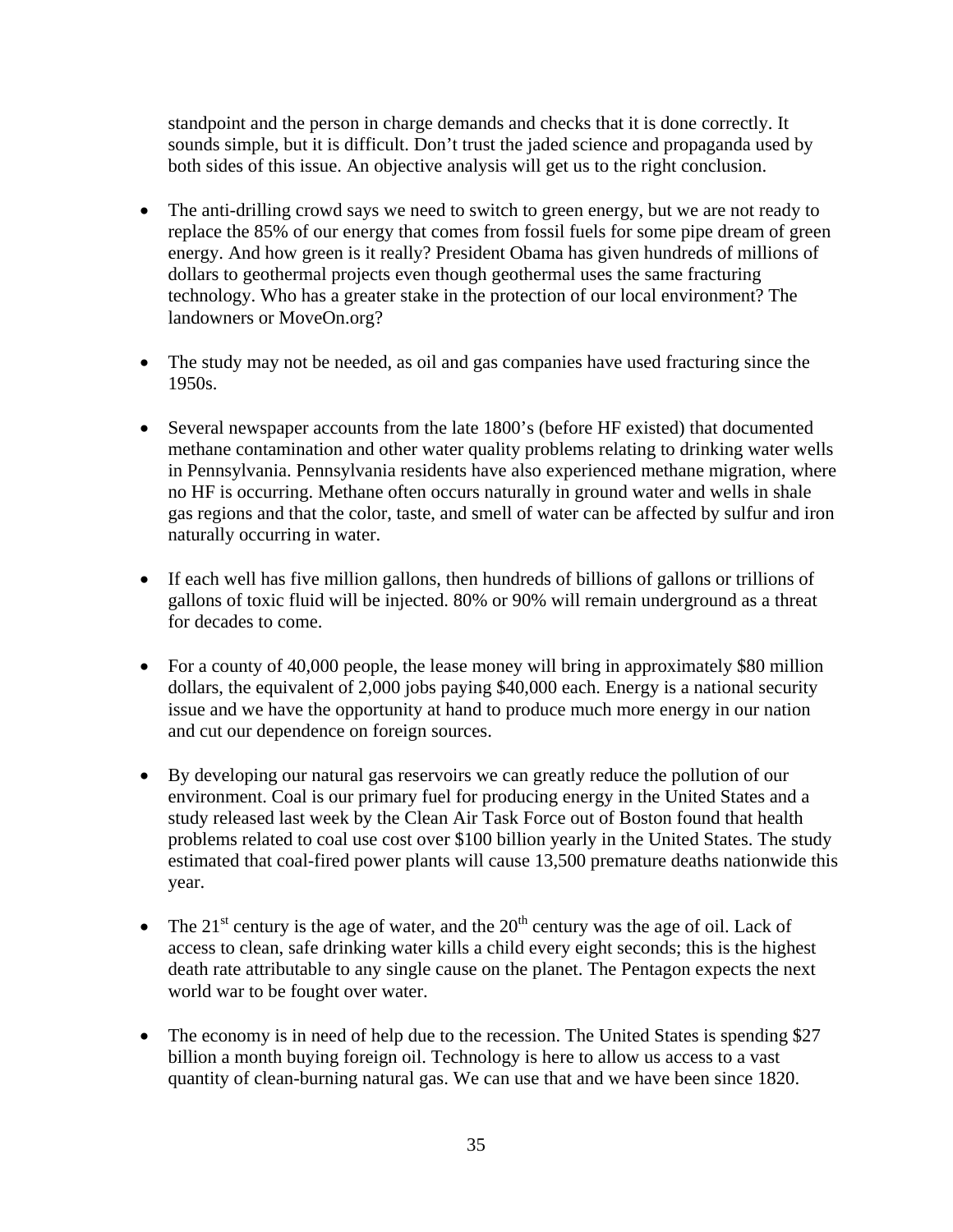- The United States is converting from an oil-based society to a natural gas-based society. Federal laws under consideration, like H.R. 1835, a transportation bill, would also move in that direction. Eighty percent of air pollution comes from transportation, so a move to lower carbon could be afforded to us by that industry. The opportunity is now to put America back on its feet.
- EPA should think about how corporations behave. Tobacco corporations said nicotine was not addictive; they lied and funded study after study that told us there was no direct link between smoking and cancer, misleading the public. We look back at people who have died and say that the tobacco corporations poisoned the American public for decades about the effects to make a profit. Now there is a new set of corporations and they have an interest too. They are starting out on the wrong foot with a lie of omission by refusing to disclose all of the substances that go into the fracturing fluid. This is corporate interest, and they have deep pockets like the tobacco industry. They can fund study after study after study that shows that everything is fine. Don't let 40 years to go by and have the hindsight that the wrong decision was made.
- A landowning family pledged not to lease their 80 acres because it poses a health and safety threat to residents and water. By not leasing, they believe they are protecting themselves, their neighbors, and their community from the adverse effects of HF. They believe high-volume slickwater fracturing is dangerous.
- A commenter formed a group for people who leased their land because the facts regarding the safety of HF were kept from them.
- Natural gas extraction has been occurring in Nigeria for 30 years. The average life span in Nigeria is 61 years but in the Niger Delta, where gas is extracted, it is 41 years. The United States is not Nigeria—we have better regulatory agencies—but it is the same American energy industry. They asked for an exemption in 2005, and they will not give it back. If it is safe, why won't they give back these exemptions?
- HF combines environmental complexity, scientific uncertainty, high stakes, and high reward. This mix calls for a slow, deliberate, precautionary approach.
- People who sign leases are too trusting and believe that the drilling industry will not damage water supplies. Then those industries deny that damage has anything to do with their actions.
- HF is important to the African American community in New York, among which the unemployment rate is at 14.8%. Now is not the time to limit job opportunities for those in need. We are standing on top of the second largest natural gas field in the world, and so far it has gone untapped.
- Do not forget about the justification behind the idea of putting chemicals onto the ground, rendering the earth toxic. There is no safe disposal, only illegal dumping and injection wells.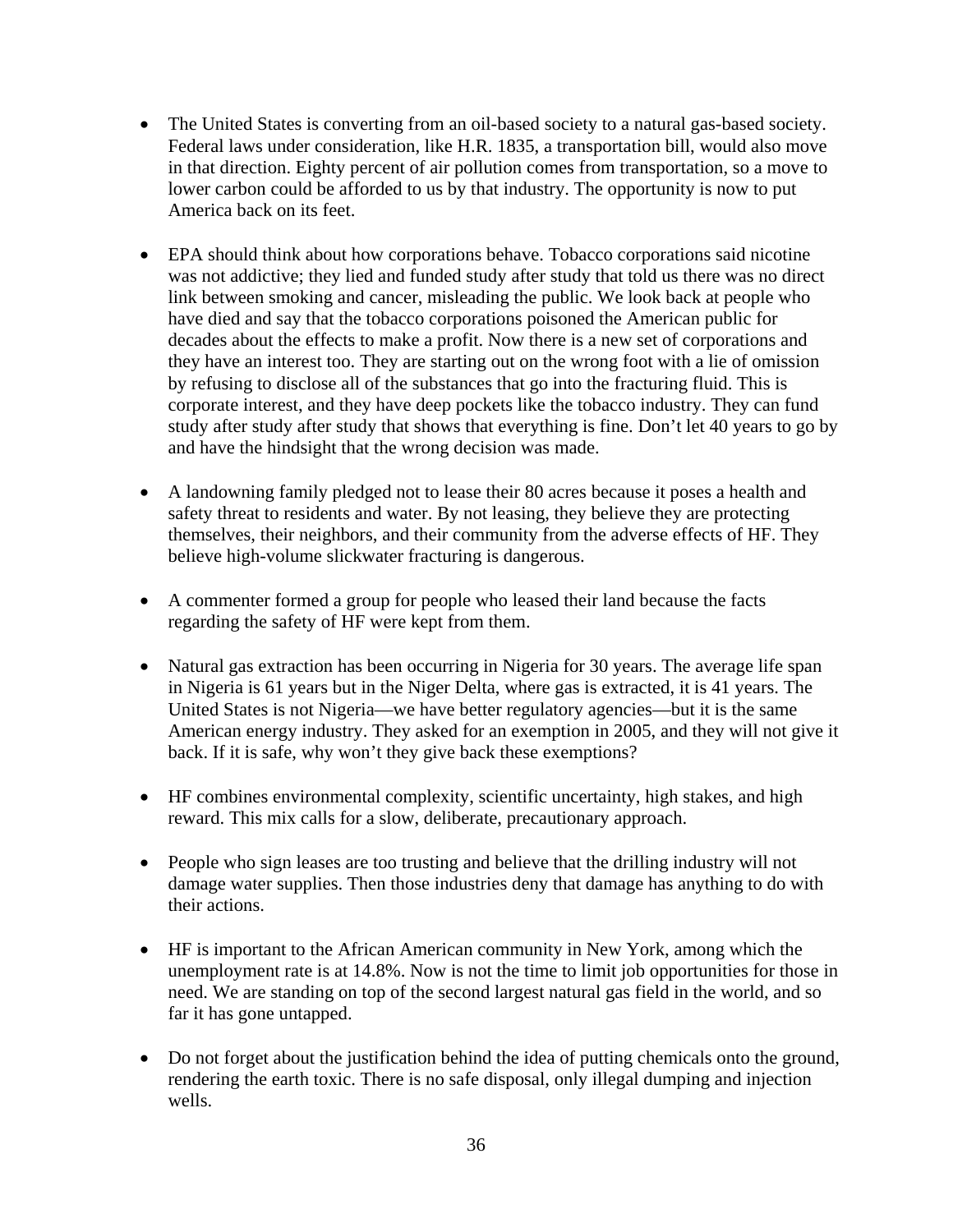- Life on earth evolved without exposure to the toxic substances we're sucking out of the earth. We have passed the point at which natural processes can repair this damage. We need to stop doing what we are doing, not do more.
- This is a very emotional issue. It has split communities apart.
- A commenter related their experience allowing a gas company to build a pipeline across their land. The commenter had a lawyer review the lease, and the gas company paid for pre- and post-fracking water testing, as well as pond protection, timber rights, special seeding, a hold harmless clause and a cleaning of a closing pipeline for the future. The commenter believed that all proper precautions had been taken, but then learned more about HF and realized all of the concerns against which they were unprotected. What chemicals would be used in the fracking one mile away, which could migrate with methane through fracked or natural fissures into our water supply? Or what the risks might be with this new procedure, or who would do the testing of water and what they should be looking for, what materials would be used in the pipeline, how long they were expected to last, and who was going to supervise them once installed? Since the pipeline was installed, the commenter has faced the erosion of soil into one pond, and significant erosion of a hillside into a stream and serious erosion of a stream bank. In the past two years in Pennsylvania, there have been 277 violations of erosion control and 100 clear stream violations. Don't let that happen here.
- From an environmental group's standpoint, there already have been major impacts, and all of them are negative.
- Why, although only 20% of humanity needs natural gas and 100% of humanity needs water, are water resources are being jeopardized? President Obama should support the FRAC Act.
- There is no good reason to compromise our water for economics. In Pennsylvania in the last two years there have been dozens of environmental accidents at drill sites and more than 1,400 safety violations relating to gas wells.
- HF will increase climate change will lead to more melting glaciers and temperature extremes. There are floods in Pakistan, a drought in Russia, and a heat wave on the East Coast. It's past time to wean ourselves off from fossil fuels. All subsidies and exemptions should be taken away from oil, gas, and coal. Instead, the United States needs to be subsidizing energy conservation and clean energy from wind, sun, tides, and geothermal. These could produce 100% of our energy needs. Transportation could go electric. We must escape from fossil fuel dependency or it will kill us.
- Profits do not make good environmental policy. Think of future generations.
- Water scarcity is the biggest threat to world peace. The only way to keep water safe is to keep it under local control. Prudent use of water must be respected. In the Sahara, we see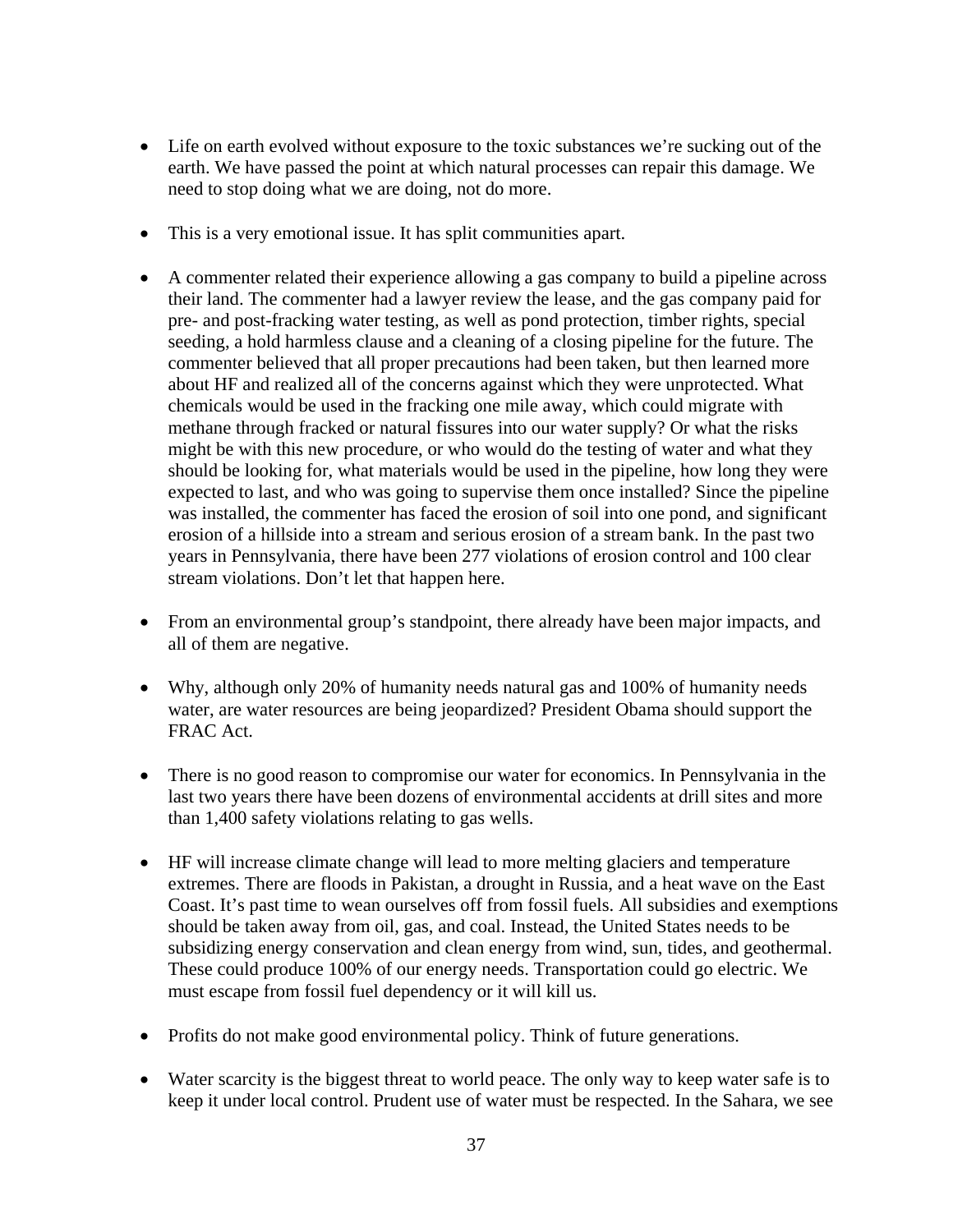the thrilling results of subsistence farmers. In South America indigenous peoples would die to protect the water, a belief that led their countries to true democracy. But in Pennsylvania there are families that need water trucked to them because their waters have been fouled by industry and the dereliction of duty by government agencies.

- Drilling fluids include diesel fuel or petroleum distillates containing benzene, which is carcinogenic. According to Schlumberger's Web site, sodium dichromate is also a drilling fluid, and it contains hexavalent chromium which is now contaminating water wells near Midland, Texas, where cancer incidence is high.
- Injection of fracturing fluid disrupts heavy metals and radioactive materials that are present within the earth. Anyone that claims that chemicals cannot migrate is not adhering to the laws of physics. Storage is not safe, like in Hickory, Pennsylvania. Injection wells are dangerous because even if cementing is done correctly the casing can crack.
- Disposal of toxic flowback fluid is not safe. Radioactive drill cuttings can contaminate landfills.
- Once the drilling starts, you cannot go back. Destroying good water for HF makes no health, environmental, or economic sense. We need water to sustain life; without good clean water, we have nothing. We are living in a worldwide clean water crisis today. With this tremendous population growth, over 2 billion people are living in waterstressed regions of the world. We're running out of potable water. The World Health Organization reports that contaminated water is implicated in 80% of all disease worldwide, with one child dying every eight seconds. Is this what we want to happen here? New York has last remaining vestige of good water in the United States and the world. Why destroy this for gas?
- The issue is tremendously important to our economy and social future. It has been performed safely and effectively in New York for almost 30 years and in the United States for 60 years. There have been thousands of wells fracked without a single incident, according to EPA's latest assessment.
- The problem is not just that HF does damage but the intensive drilling, fires, explosions, blowouts, naturally occurring faults, casing failures, spills, overflows, wastewater, and hauling out contaminated wastewater with no safe place to store, clean, and recycle it—it all leads to contamination plus air pollution and eventual drought.
- There is no one with a greater interest in water and land protection than the landowners, who live on the land and drink from it.
- The oil and gas industry has not left a legacy of environmental splendor. Let's leave a legacy of hope and opportunity for our children.